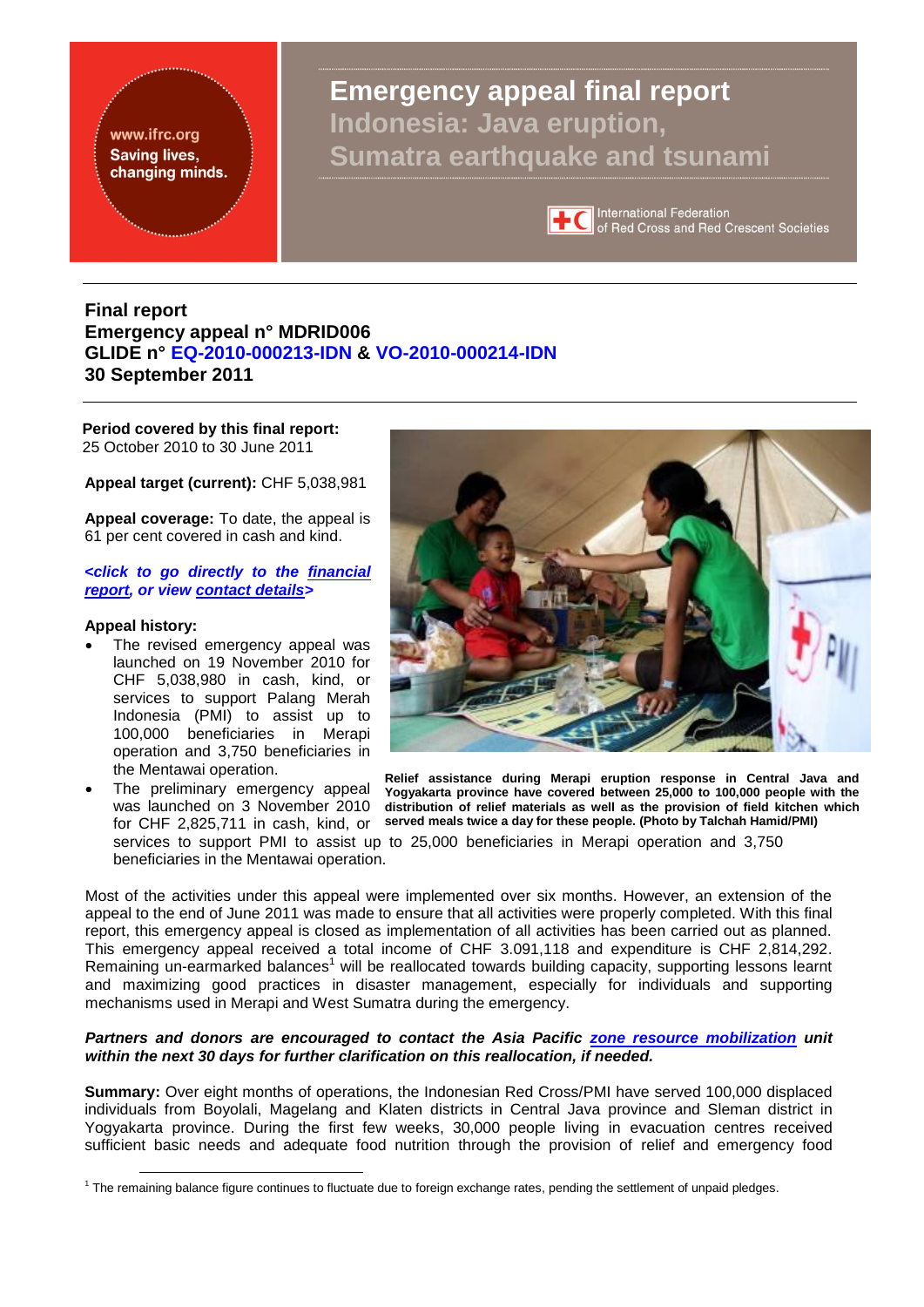kitchens by PMI. Approximately 25,000 people benefited from the distribution of emergency materials, which included facemasks, sleeping mats, hygiene kits, blankets, baby kits, mosquito nets, toiletries and food parcels. Meals for these people were also provided twice a day.

PMI volunteers were mobilized to help distribute the relief items and food and provide instruction about the safe use of water and hygiene practices. In total, PMI distributed relief items to 14,014 beneficiaries in Central Java and 16,495 to beneficiaries in Yogyakarta. Shovels and hoes were also distributed to help families to clean volcanic ash away from their houses.

In West Sumatra, relief materials were provided to 2,580 of the 3,750 target individuals directly affected by earthquake and tsunami in the Mentawai Islands. Emergency plastic sheeting was also distributed to provide additional shelter from intermittent heavy rain squalls and shade from the sun while more permanent shelter options were identified. Solar lights were also issued to provide light at night.

In responding to a request from the local government of Mentawai Islands to contribute to early recovery, PMI conducted initial assessments that identified 516 families, which were provided shelter options in four new relocation sites in South Pagai Island.

The shelter programme was later implemented through a participatory approach, which was led by a construction committee from the involved communities. Many families moved to live with relatives and friends and others were provided tents as temporary accommodation until PMI had completed the construction of 516 t-shelter homes for them.

The following partners who have contributed to the appeal: American Red Cross, British Red Cross, Canadian Red Cross/Canadian government, Danish Red Cross/Danish government, Icelandic Red Cross, Iranian Red Crescent, Japanese Red Cross Society/Japanese government, Netherlands Red Cross/Netherlands government, New Zealand Red Cross/ New Zealand government, Norwegian Red Cross/Norwegian government, Republic of Korea Red Cross, Swedish Red Cross, and United Arab Emirates Red Crescent. Contributions were also received from the Australian government, Voluntary Emergency Relief Fund (VERF)/World Health Organization, the corporate sector and other private donors. Bilateral partners supporting PMI include American Red Cross, Danish Red Cross, Hong Kong branch of Red Cross Society of China, Italian Red Cross, Spanish Red Cross and Red Crescent Society of the United Arab Emirates.

On behalf of Indonesian Red Cross, IFRC wishes to thank all the partners for their invaluable support towards this appeal.

# **The situation**

Two disasters struck Indonesia on the same day (25 October): the eruption of Mt. Merapi in Central Java and Yogyakarta provinces, and the earthquake and subsequent tsunami that hit the Mentawai Islands off the west coast of Sumatra. As PMI has a network nationwide, the PMI chapters – along with the branches in Central Java and Yogyakarta responded to the Merapi eruption, and PMI West Sumatra chapter responded to the earthquake and tsunami in Mentawai. The headquarters assisted in both cases.

| <b>Disaster events</b>          | <b>Casualties</b> | 25 October 2010 <sup>2</sup> | $1 - 5$ November 2010 <sup>3</sup> |
|---------------------------------|-------------------|------------------------------|------------------------------------|
|                                 | People died       | 34                           | 194                                |
| Merapi volcano eruption         | People displaced  | 70,000                       | 360,557 in 572 locations           |
|                                 | People injured    |                              | 577                                |
|                                 |                   |                              |                                    |
| Mentawai earthquake and tsunami | People died       | 500                          |                                    |
|                                 | People displaced  | 11,000                       |                                    |

#### **Table 1: List of casualties from the Indonesia's twin disasters on October 2010**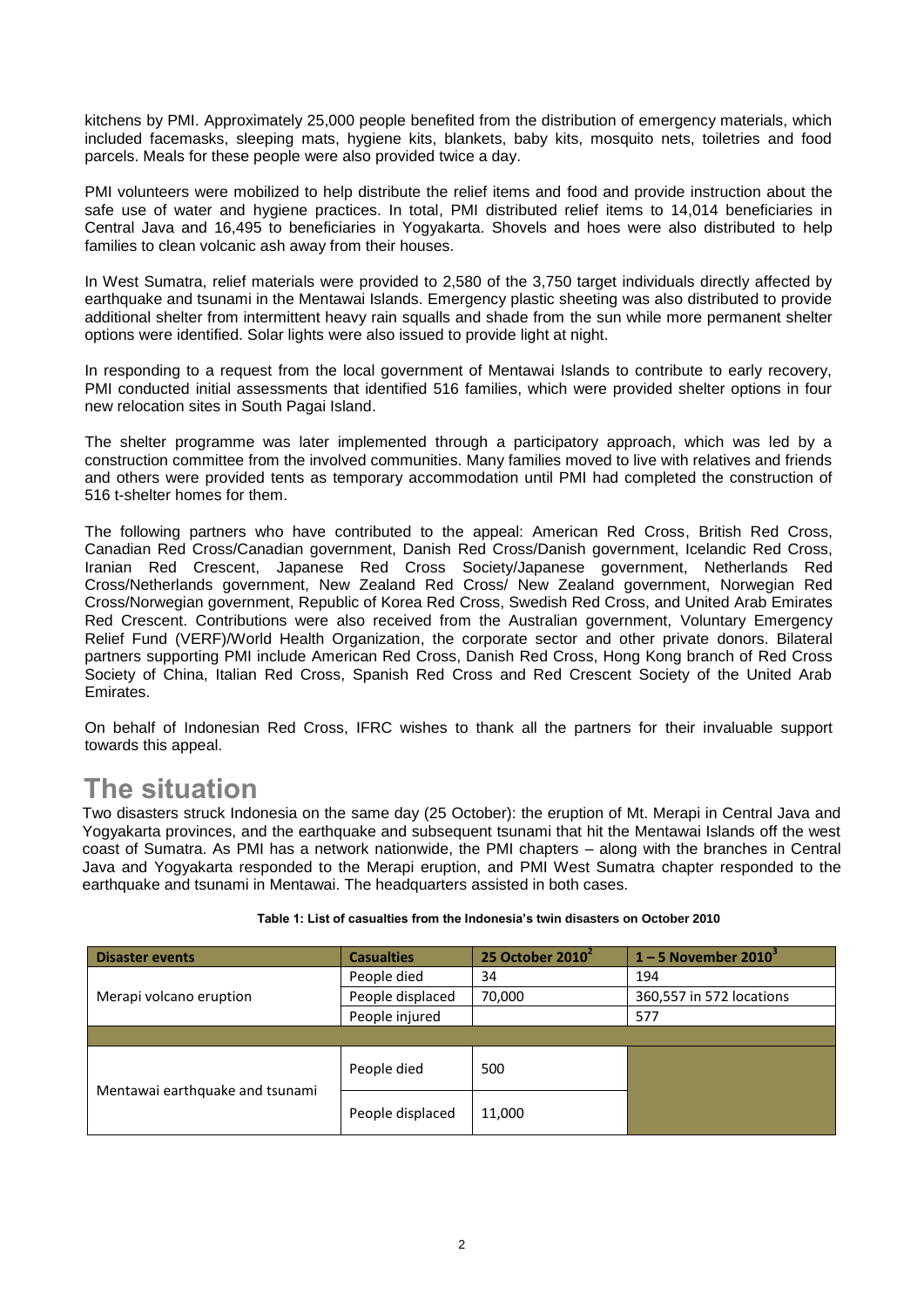In responding the volcano eruption, there have been 15 non-governmental and international non-governmental organizations assisting the government with health services, water and sanitation, education and basic needs in Magelang, Boyolali and Sleman districts. Within the Red Cross Red Crescent societies, PMI led the planning and implementation of the operation with its partners, while IFRC provided support and assistance to the Mt. Merapi eruption operation and led the coordination with Red Cross Red Crescent partners and external international organizations. In Mentawai, 43 humanitarian organizations and non-government organizations presented to deal with the emergency response but only seven continued into the early recovery phase. *(Refer to the [Operations Update no. 4](http://www.ifrc.org/docs/appeals/10/MDRID00604.pdf) for more detailed information on the situation.)*

# **Red Cross and Red Crescent action**

#### **Overview**

With the assistance of the national headquarters, PMI chapters and district offices in Central Java and Yogyakarta responded to the Merapi eruption and PMI West Sumatra chapter responded to the earthquake and tsunami in Mentawai.

#### **Mt. Merapi eruption**

At the earliest stage of the response, PMI aimed to assist up to 25,000 individuals through evacuation, initial needs assessment and the provision of emergency relief. However, due to the large numbers of people being displaced, PMI increased its capacity to serve more than 25,000 individuals from the Central Java and Yogyakarta provinces. After the assessment, with support from Red Cross partners and IFRC, the emergency appeal was launched with the aim of assisting 25,000 individuals with food and non-food items; 100,000 people with access to clean water and sanitation facilities; and 30,000 people with emergency health and care.

| No. PMI<br>volunteers | <b>Period</b>               | Assistance in Central Java and Yogyakarta<br>provinces                                                                                                                                                                                                                                                                                                                                                                                                 | <b>Overall number of</b><br>people reached |
|-----------------------|-----------------------------|--------------------------------------------------------------------------------------------------------------------------------------------------------------------------------------------------------------------------------------------------------------------------------------------------------------------------------------------------------------------------------------------------------------------------------------------------------|--------------------------------------------|
| 398                   | $26$ Oct $-$<br>12 Nov 2010 | Relief items distribution:<br>$\bullet$<br>5,000 sweet bread<br>$\circ$<br>60,000 eggs<br>$\circ$<br>1,377 bottles of mineral water<br>$\circ$<br>65,000 face masks<br>$\circ$<br>3,028 sleeping mats<br>$\circ$<br>783 hygiene kits<br>$\Omega$<br>1,058 blankets<br>$\circ$                                                                                                                                                                          | 25,000 people                              |
| 800                   | 12 Nov 2010-<br>Feb 2011    | Field kitchen<br>٠<br>Psychosocial support service<br>Water and sanitation and hygiene promotion<br><b>Emergency health care</b><br>٠                                                                                                                                                                                                                                                                                                                  |                                            |
| 123                   | Feb - April<br>2011         | Field kitchen<br>٠<br>Psychosocial support service<br>٠<br>Emergency health care<br>Water and sanitation and hygiene promotion<br>Relief items distribution:<br>Over 30,000 shovels and hoes<br>$\Omega$<br>Approximately 8,000 water containers (cap<br>$\circ$<br>350 litres)<br>Over 8,000 mosquito nets<br>$\circ$<br>Over 5,000 hygiene kits<br>$\circ$<br>23,000 sand bags<br>$\circ$<br>2,079 tarpaulins<br>$\circ$<br>468 baby kits<br>$\circ$ | 100,000 people                             |

#### **Table 2: IFRC supported activities in Central Java and Yogyakarta (26 October 2010 – 30 April 2011)**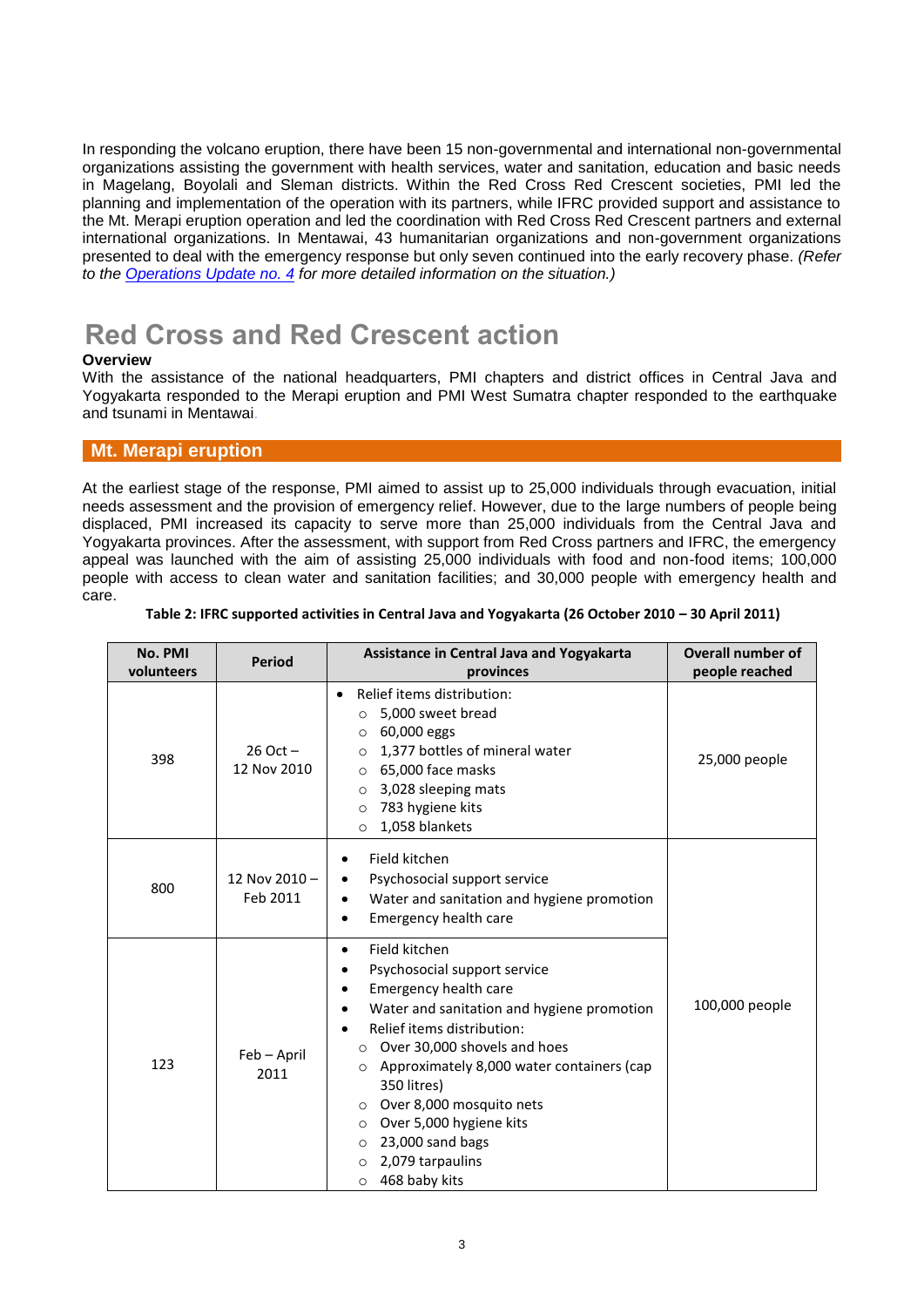This operation also aimed at increasing and improving disaster preparedness of PMI at Central Java and Yogyakarta chapter. As PMI was involved in exiting from this emergency operation, cooperation with local stakeholders has helped to ensure handover and the sustainability of clean water supply to the most remote areas in Central Java and Yogyakarta provinces. In Sleman District, the worst-affected district in Yogyakarta province, the district government has agreed to cover the running cost of water trucking activity until the State Water Company rehabilitates the water piping system in several villages in this district.

The Centre of Volcano Research and Technology Development (BPPTK) confirmed that in the aftermath of the volcanic eruption cold lava floods will remain a potential hazard for the next 1 or 2 years. Therefore, PMI has established a volcano surveillance post which will play a role as an auxiliary to the government task to monitor the progress of the volcanic activity and as a multi hazard early warning mechanism/tool (particularly for cold lava, pyroclastic clouds and volcanic eruptions).

#### **Mentawai earthquake and tsunami**

PMI worked very closely with the local authorities to support the survivors in efforts to recover their normal way of life in their relocation areas. PMI worked to provide shelter for 516 families on South Pagai Island, at four relocation points at KM 32, KM 37, KM 40 and also at Lakkau. While waiting for the completion of temporary shelters, a number of survivors lived at their relatives' houses while others stayed in family tents or camps. PMI also aimed at assisting 3,750 individuals through emergency health and care, water and sanitation and hygiene promotion activities. PMI continued to provide basic health care services in the four relocation areas by making one medical doctor available in each of the relocation areas.

| No. PMI<br>volunteers | <b>Period</b>                 | Assistance/activities                                                                                                                                                                                                                                                                                                | Overall number of people<br>reached                                              |
|-----------------------|-------------------------------|----------------------------------------------------------------------------------------------------------------------------------------------------------------------------------------------------------------------------------------------------------------------------------------------------------------------|----------------------------------------------------------------------------------|
|                       | November 2010                 | Evacuation;<br>٠<br>Relief items distribution;<br>$\bullet$<br>Field assessments;<br>$\bullet$<br>Provision of mobile clinic service<br>$\bullet$<br>for the affected communities                                                                                                                                    |                                                                                  |
| 161                   | December 2010 - April<br>2011 | Emergency health care<br>٠<br>Water and sanitation and hygiene<br>$\bullet$<br>promotion<br>Relief items distribution<br>$\bullet$<br>330 family kits,<br>O<br>259 family tents,<br>$\circ$<br>60 mosquito nets,<br>$\circ$<br>100 solar light cells,<br>$\circ$<br>350 body bags,<br>$\circ$<br>593 tarpaulins<br>O | 3,750 individuals (2,580 of<br>them were reached through<br>t-shelter programme) |

#### **Table 3: IFRC supported activities in Mentawai Islands (26 October 2010 – 30 April 2011)**

## **Achievements against outcomes**

#### **Overview**

PMI chapters and district offices in Central Java and Yogyakarta provinces responded to the Mt. Merapi eruption through assistance to the communities in five districts: Boyolali, Magelang and Klaten (Central Java province) and Sleman district (Yogyakarta province) through relief distributions, emergency health services, water and sanitation and hygiene promotion. Concurrent to this, PMI in West Sumatra province responded to the earthquake and tsunami providing similar services but with additional temporary shelter programme activities.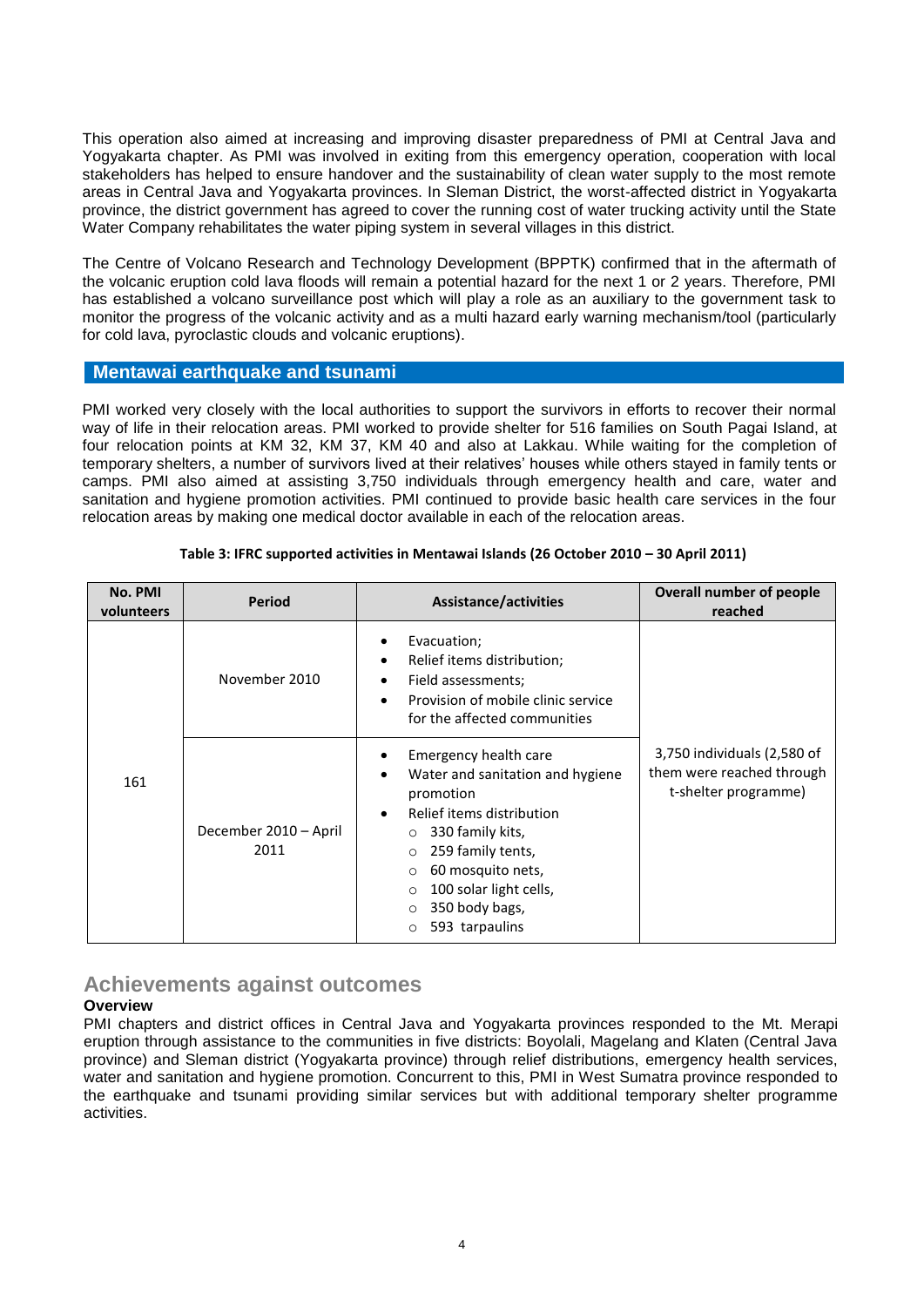# **Mt. Merapi eruption**

| Relief distributions (food and basic non-food items)                                                                                                                                                             |                                                                                                                                                                                                                                                                                                                                                                                                                                                                                                                                                                                                                                                                                                                                                                                                                            |
|------------------------------------------------------------------------------------------------------------------------------------------------------------------------------------------------------------------|----------------------------------------------------------------------------------------------------------------------------------------------------------------------------------------------------------------------------------------------------------------------------------------------------------------------------------------------------------------------------------------------------------------------------------------------------------------------------------------------------------------------------------------------------------------------------------------------------------------------------------------------------------------------------------------------------------------------------------------------------------------------------------------------------------------------------|
| Outcome: Immediate food and non-food item needs of 5,000 families (or 25,000 individuals) are met.                                                                                                               |                                                                                                                                                                                                                                                                                                                                                                                                                                                                                                                                                                                                                                                                                                                                                                                                                            |
| <b>Outputs (expected results)</b>                                                                                                                                                                                | <b>Activities planned</b>                                                                                                                                                                                                                                                                                                                                                                                                                                                                                                                                                                                                                                                                                                                                                                                                  |
| People receiving appropriate<br>medical services have reduced<br>morbidity and are able to<br>participate in recovery activities.                                                                                | Establish/operate emergency health posts and/or mobile health<br>$\bullet$<br>clinics to ensure basic life-saving health services are available for<br>displaced populations in camps and in hard-to-reach areas and to<br>meet gaps in health services not provided by government health<br>offices.<br>Mobilize PMI first aid and ambulance services to complement health<br>$\bullet$<br>posts/mobile clinics in meeting emergency health needs.                                                                                                                                                                                                                                                                                                                                                                        |
| The immediate needs of<br>affected families are met<br>through relief distribution of<br>non-food items (NFI) such as<br>family kits, hygiene products,<br>blankets, baby kits, sleeping<br>mats and tarpaulins. | Continue to assess and identify emergency needs in four different<br>affected districts of Boyolali, Magelang, Klaten, and Sleman.<br>Develop beneficiary targeting strategy and registration system to<br>deliver intended assistance.<br>Mobilize relief supplies and personal protective equipment<br>$\bullet$<br>(masks) from the pre-positioned stocks, supplemented by<br>additional local/regional procurement.<br>Monitor and evaluate the relief activities and provide daily<br>$\bullet$<br>reporting distributions to ensure accountability to the donors.<br>Ensure the implementation of a common approach to volunteer<br>mobilization, induction, support and recognition across all<br>programmes that lead to strengthened branch volunteer base and<br>volunteer management capacities for the future. |
| Targeted families receive two<br>meals a day for the first month.                                                                                                                                                | Develop beneficiary targeting strategy and registration system.<br>Set up field kitchens to provide cooked meals for people living in<br>IDP camps.<br>Provide meals twice daily.<br>Monitor ongoing nutrition needs of the displaced population.                                                                                                                                                                                                                                                                                                                                                                                                                                                                                                                                                                          |

**Impact:** PMI have assisted the communities in Central Java and Yogyakarta province through the distribution of relief items and these activities have reached up to 100,000 individuals from both provinces, exceeding the target of approximately 25,000 individuals. PMI conducted continuous needs assessment to take note of outstanding community needs. As each district has different needs, each PMI district distributed specific relief items based on these needs. Since the beginning of the programme, PMI has distributed relief items to the most affected families as shown in the following table:

| Table 4: List of relief distribution for Mt. Merapi eruption operation |  |
|------------------------------------------------------------------------|--|
|------------------------------------------------------------------------|--|

| No             | <b>Relief Items</b>            | <b>Central Java Province</b> | Yogyakarta Province |
|----------------|--------------------------------|------------------------------|---------------------|
|                | <b>Shovels</b>                 | 14,014 units                 | 16,495 units        |
|                | Hoes                           | 14,014 units                 | 16,495 units        |
| 3              | Water container (cap. 350 ltr) | 5,252 units                  | 2,766 units         |
| 4              | Mosquito nets                  | 6,000 units                  | 2,079 kits          |
| 5              | Hygiene kits                   | 3,900 kits                   | 2,079 kits          |
| 6              | Baby kits                      | 0 units                      | 468 kits            |
| $\overline{ }$ | <b>Tarpaulins</b>              | 0 units                      | 2,079 units         |
| 8              | Sand Bags                      | 0 units                      | 23,000 bags         |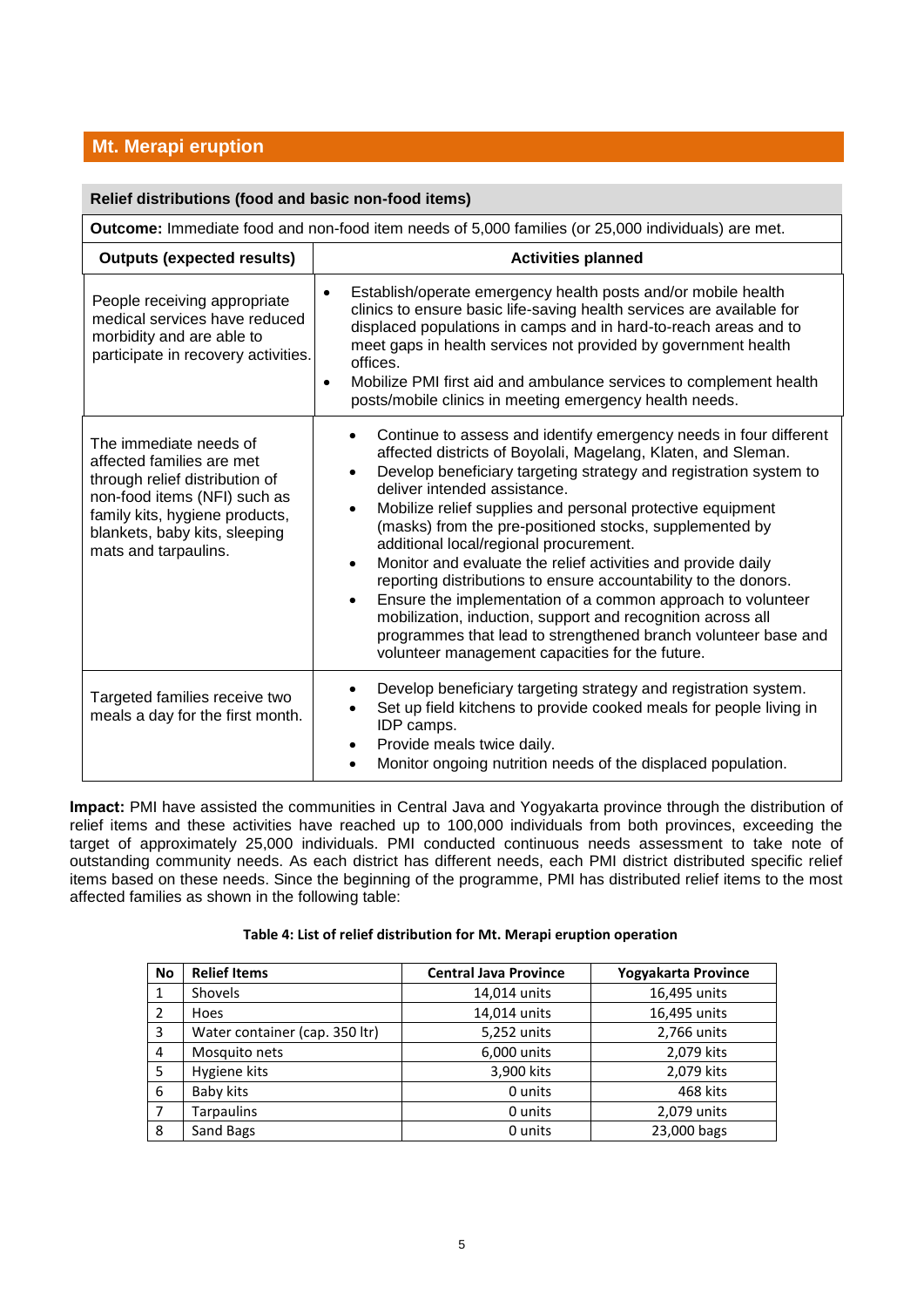Shovels and hoes were the key tools for the communities when cleaning up their houses and the surrounding environment from volcanic debris. Since the initial eruption, the total volume of safe water provided by PMI was 51,602,000 litres. The local government is now providing normal clean water services to the affected areas.

In total 8,079 members of communities in Central Java and Yogyakarta received mosquito nets to protect mainly babies and children from mosquito bites. In addition to improving the health and sanitation condition of the community, PMI also distributed hygiene kits and baby kits.

The movement of internally displaced people (IDP) was not limited to the four main districts affected by the eruptions but also other



**PMI volunteers prepared meals for IDP in Jumoyo camp, Magelang district, Central Java (Photo by Talchah Hamid/ PMI).**

surrounding districts including Kota Yogyakarta, Bantul, Kulon Progo and Gunung Kidul districts in Yogyakarta province. Accordingly, each respective PMI branch took the responsibility of implementing the field kitchen operation to ensure people received sufficient food. As of 19 November 2010, the number of people reached through PMI field kitchen services amounted to 105,552. Out of these numbers, Sleman housed the majority of the IDP as this district was the most affected by this disaster.

In addition, over 20,000 people in Yogyakarta were provided with sand bags filled with soil to mitigate the cold lava flow, which passed through the southern part of Sleman district and Yogyakarta city.

#### **Emergency health**

**Outcome:** Up to 30,000 affected people have benefited from a variety of preventive, curative and/or referral health services for the first three months (or until the government services have been restored), reducing community health risks and facilitating quicker rehabilitation and recovery processes.

| <b>Outputs (expected results)</b>                                                                                                 | <b>Activities planned</b>                                                                                                                                                                                                                                                                                                                                                                                                                                                                                                                                                                                                                                                                                                                                                                                                 |
|-----------------------------------------------------------------------------------------------------------------------------------|---------------------------------------------------------------------------------------------------------------------------------------------------------------------------------------------------------------------------------------------------------------------------------------------------------------------------------------------------------------------------------------------------------------------------------------------------------------------------------------------------------------------------------------------------------------------------------------------------------------------------------------------------------------------------------------------------------------------------------------------------------------------------------------------------------------------------|
| Community resilience in health is<br>improved through better health<br>awareness, knowledge and<br>behaviour.                     | Train and reinforce community-based volunteers on first aid,<br>$\bullet$<br>health, and hygiene promotion according to the outcome of<br>needs assessment.<br>Conduct health promotion and disease prevention campaigns in<br>٠<br>displaced camps and amongst those severely affected to<br>address identified potential health risks resulting from the<br>disaster.<br>Deliver appropriate and essential supplies to reinforce health<br>$\bullet$<br>promotion and disease prevention efforts/campaigns, such as<br>masks to prevent respiratory complications from ash fall.<br>Reproduce and distribute health information, education, and<br>$\bullet$<br>communication (IEC) materials. Psychosocial support is<br>provided to the target population, and staff/volunteers of PMI<br>involved in the operations. |
| Psychosocial support (PSS) is<br>provided to the target population, and<br>staff/volunteers of PMI involved in the<br>operations. | Provide PSS to affected population particularly children, elderly<br>$\bullet$<br>and other most vulnerable groups.<br>Provide PSS to PMI volunteers engaged in the emergency<br>$\bullet$<br>response activities.                                                                                                                                                                                                                                                                                                                                                                                                                                                                                                                                                                                                        |

**Impact:** Overall, the emergency health programme with its various activities have directly reached more than 10,000 people. Initially, PMI and IFRC have set the target to serve up to 30,000 people through health and care activities. However, the unpredictable eruptions have caused some displaced individuals decided to leave the camps and stayed at their relatives in other districts. This has caused fluctuating number of the IDPs.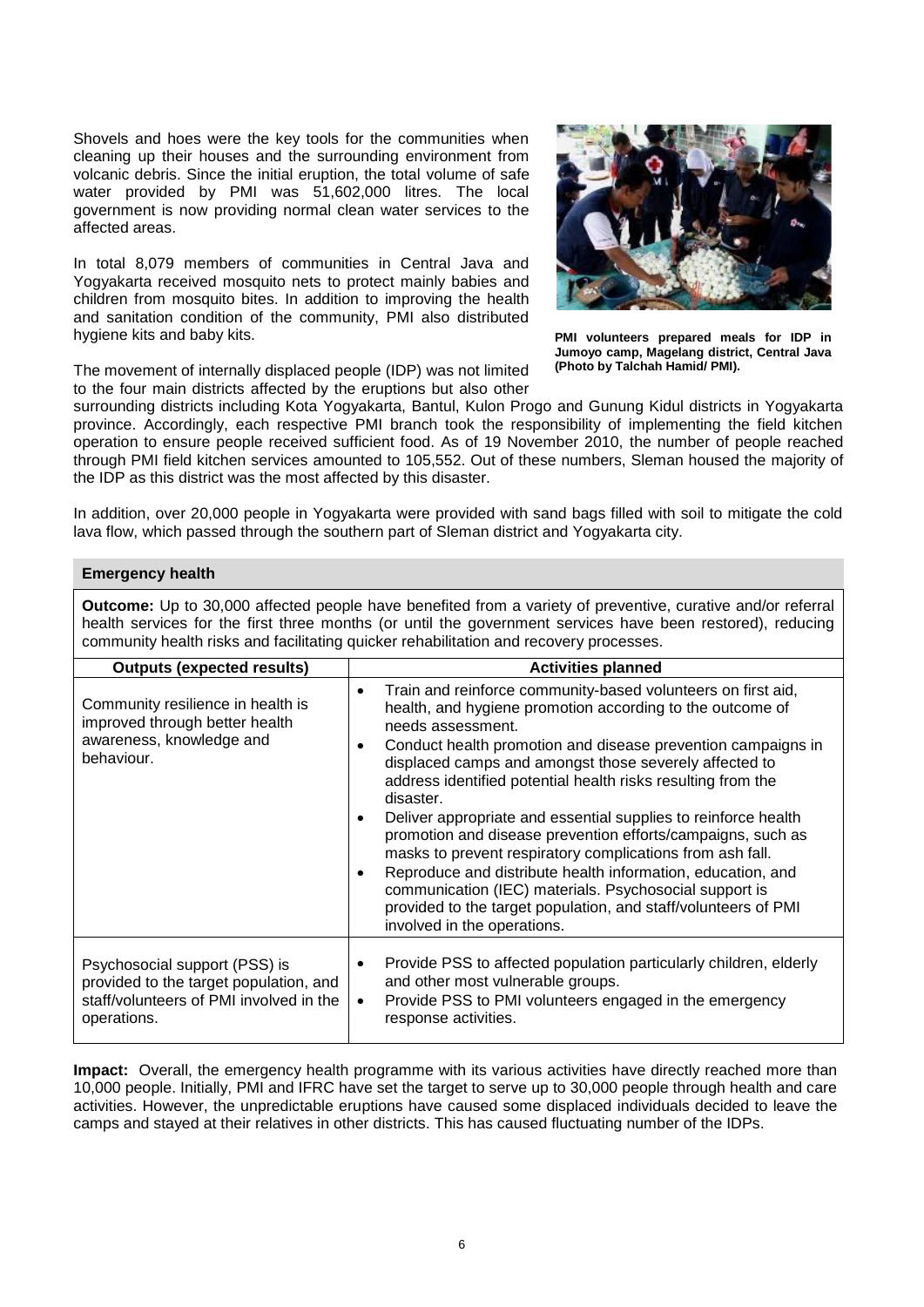Since the emergency response until the completion of the early recovery phase, the PMI medical action team (MAT) comprising six people (one doctor, one administration person, and four nurses) provided basic health services, which were not covered by the local health authorities (*Puskesmas*). The team assisted more than 1,600 people at 32 delivery points in Sleman and Magelang district during the emergency response. In Boyolali district of Central Java, the MAT provided medical assistance to 882 people (414 men and 437 women). In Klaten branch, the team served 998 people, which consisted of 359 men and 639 women of various ages as well as young children and the elderly.

The majority of ailments treated by the team included headache, high blood pressure, stomach problems and respiratory infections. There were no outbreaks of infectious diseases such as diarrhoea or pneumonia. The team also assisted local health authorities in



**PMI volunteers facilitated entertaining and educational games for children in IDP camps in Central Java and Yogyakarta as part of psychosocial support services during the recovery operations of Merapi eruption. (Photo by PMI)**

delivering basic health services to people affected by cold lava floods resulting from monsoon rains since December 2010 until April 2011. Through twice-weekly operations, the team provided services to 1,637 people (some 517 households).

Up to 84 PMI-trained health volunteers carried out socialization and training of community cadres in Magelang, Klaten and Boyolali districts of Cental Java, and seven in Sleman district of Yogyakarta. There were also ten community volunteers in each district trained to and involved in disseminating hygiene messages. This was aimed at conducting health promotion and disease prevention activities, including waste disposal and environmental sanitation campaigns, to control key infectious diseases that threaten vulnerable communities, such as diarrhoea and malaria. Complementary to these hygiene promotion activities, the relief team distributed 6,000 insecticide-impregnated mosquito nets to Klaten, Boyolali and Magelang districts, which were considered as malaria endemic areas.

Information, education and communications (IEC) materials for disease prevention and health promotion focusing on diarrhoea, have been used and distributed by volunteers in the field. Some 15,000 copies of posters delivering the message of what to do during a volcanic eruption, hand-washing and safe water handling have been printed (5,000 copies for each theme). These posters have been distributed to 39 communities in Central Java. Additionally, the malaria prevention and breastfeeding campaign were integrated in the local health post (*Posyandu*) activities, where child caretakers regularly visit under the child immunization programme in cooperation with district health office (*Puskesmas*).

PMI also provided psychosocial support services to beneficiaries at 39 points, reaching more than 2,500 people *(see the table on the right for disaggregated information)*. Expressive and entertaining games with children were still the main support preferred by beneficiaries. The health response

| <b>Community groups</b>       | Men  | Women |
|-------------------------------|------|-------|
| Children $(5 - 15$ years old) | 1079 | 1058  |
| Adults $(18 - 60$ years old)  | 299  | 444   |
| Elders (> 60 years old)       | 15   | 48    |

to the disaster was completed in April; the PMI team has been engaged with local health authorities and community leaders during the reporting period for the development of an exit plan.

PMI volunteers also worked with local health authorities and villagers in spraying of disinfectants in areas, which were believed to be contaminated by decomposing cattle carcasses. It should be remembered that the eruption and ash fall resulted in mass deaths of cattle in the affected areas. These dead animals have been emitting a foul odour in the surrounding communities, and may cause public health problems.

One of the challenges faced during the Merapi operation was the information flow. Since Merapi was a crossborder operation (involving two provinces), most of PMI staff and volunteers in both of these locations were continuously in the field and it proved to be a major challenge to set up an effective system to obtain data and information about the response in an accurate and timely manner. As a result of this, PMI national headquarters sent some of its staff to the field to support the branch in improving the flow of information.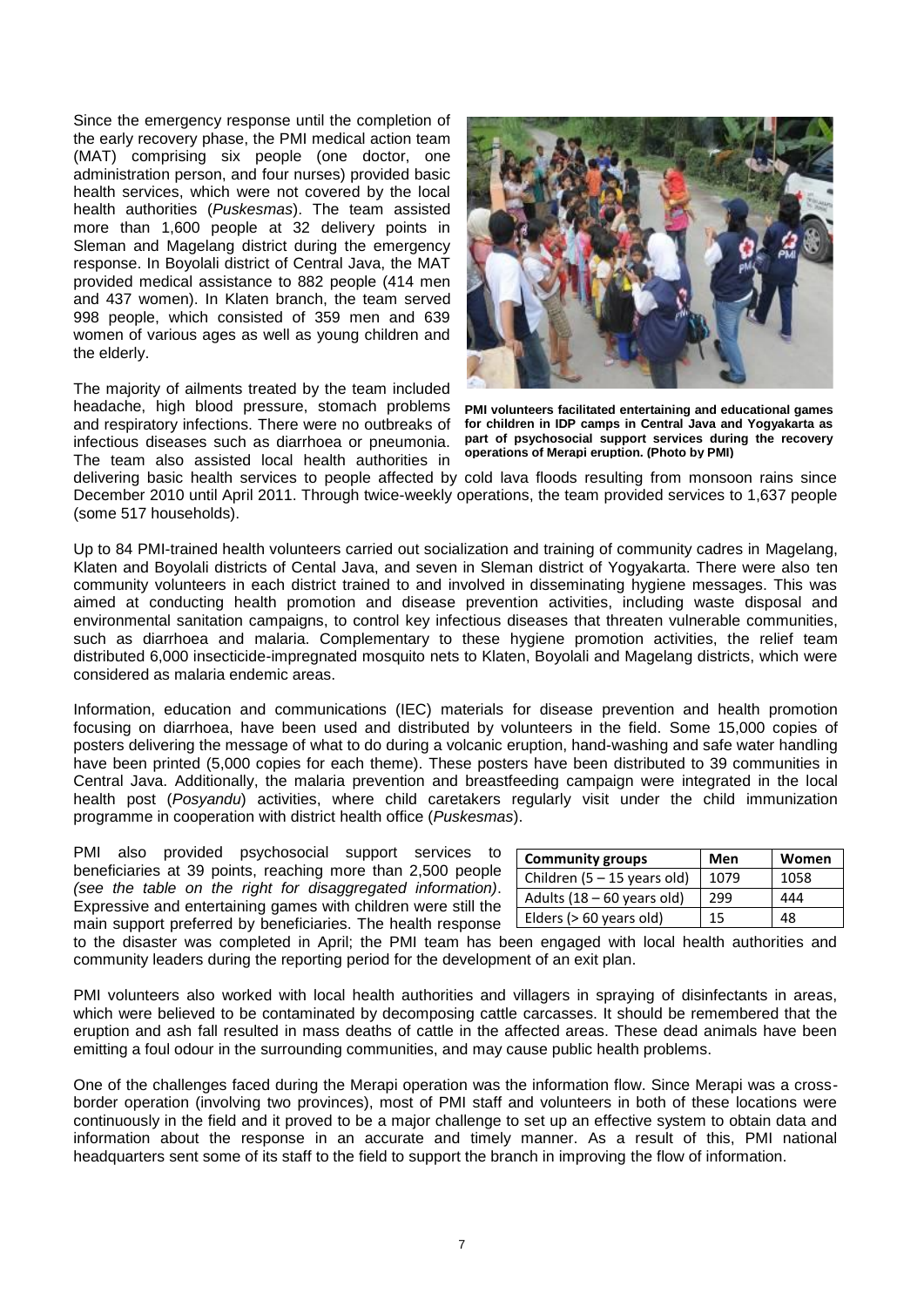#### **Water, sanitation, and hygiene promotion**

**Outcome:** Up to 100,000 displaced people have access to safe water and sanitation facilities and clean-up sets, enabling them to reduce health risks from contaminated water sources, poor sanitation services and inhalation of volcanic ash.

| <b>Outputs (expected results)</b>                                                                             | <b>Activities planned</b>                                                                                                                                                                                                  |
|---------------------------------------------------------------------------------------------------------------|----------------------------------------------------------------------------------------------------------------------------------------------------------------------------------------------------------------------------|
| Access to safe water is provided to<br>affected populations in the targeted<br>locations.                     | Establish potable water treatment facilities.<br>Set up water emergency water distribution network, including<br>truck tankering, bladders, storage and tap stands (already on<br>stand-by in other parts of the country). |
| Appropriate sanitation facilities are<br>provided at target evacuation centres.                               | Build sanitation facilities in the IDP camps and in other locations<br>$\bullet$<br>where required.<br>Promote garbage collection and safe hygiene practise in IDP<br>$\bullet$<br>camps.                                  |
| Reduce the potential for the<br>escalation of transmissible diseases<br>through hygiene promotion activities. | Conduct hygiene promotion activities within the affected<br>population.                                                                                                                                                    |
| Reduce the potential for increase in<br>respiratory infection from ash.                                       | Distribution of clean-up sets and materials to clean volcanic ash<br>from homes and IDP settlements.<br>Distribution of respiratory masks as part of the relief distributions.                                             |

**Impact:** PMI has successfully provided access to safe water to the beneficiaries in Sleman district of Yogyakarta, Magelang, Boyolali, Klaten districts of Central Java, through a total distribution of 51,602,000 litres of water, covering over 100,000 individuals in the IDP camps.

Volunteers were mobilized to clean up the pre-existing water supply reservoir affected by volcanic ash and debris so that the communities would be able to reuse their original water source. The result of water quality test conducted by Yogyakarta Provincial Health Office (PHO) BTKL - Environmental Health and Sanitary Engineering Laboratory showed that the water is of good quality.

During the first few days of the eruption, IFRC together with PMI visited the disaster areas. It was evident at that time that there was a significant need for clean water for the displaced communities as volcanic ash was constantly falling around the mountain, contaminating water sources, covering houses, killing livestock and vegetation. Although facemasks were already being distributed, they were not sufficient to prevent people from inhaling the volatile mix of ash and smoke, and the potential for respiratory related health issues to escalate if clean water was not made available quickly, was significant.

It was planned that under this emergency appeal that PMI would utilize its own water filtration plants and systems to provide large quantities of clean water. It was also assumed and budgeted, that water trucks would need to be rented and deployed to the disaster



**Water trucking activities: With the winding down of the recovery activities, PMI has completed its water-trucking activities as the local government takes over this need. (Photo by: Talchah Hamid/PMI)**

locations to ensure that adequate quantities of water could be transported from distant 'safe' treatment locations to local shelters and centres where concentrations of IDP were placed.

However, in the same month as the emergency appeal, the PMI Chairman was able to negotiate and secure an agreement with Toyota to supply 25 trucks within a few days. The price for these new vehicles was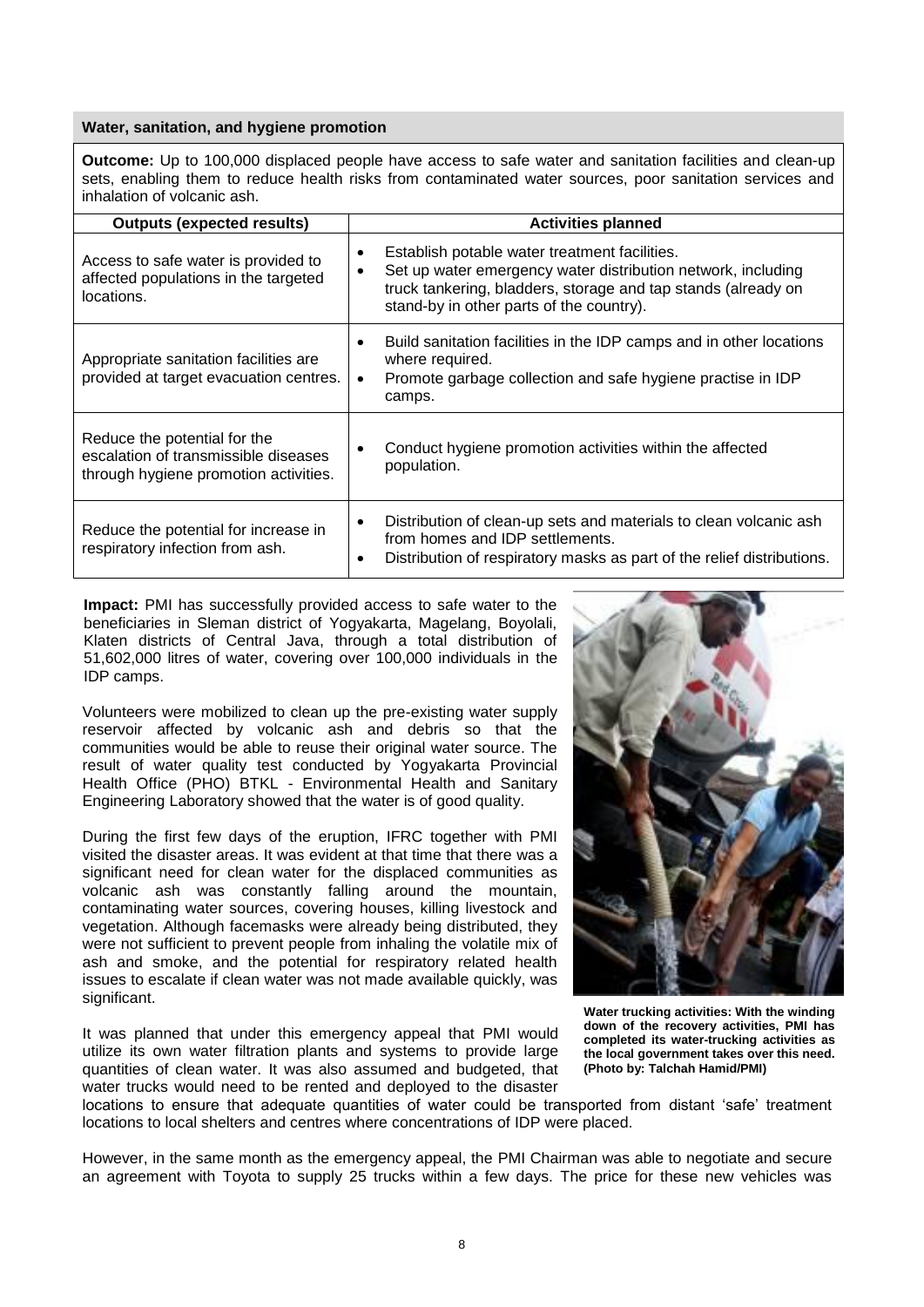exceptionally cheap and considerably lower than the cost of renting trucks from distant provinces. This resulted in PMI being able to engage quickly and respond to the increasing need of water supply long before any other agency or government facility could even respond at a minimal level. This action was a key factor in how PMI was able to deliver water in excess of its initial target of 1,000,000 litres a day during the emergency period.

In addition to water delivery, PMI also conducted hygiene promotion (HP) activities in more than 22 elementary schools, which involved about 5,000 students. Up to 361 community water reservoirs were also checked and cleaned and community level campaigns were conducted on proper hand-washing, diarrhoea prevention, avian flu awareness and disaster risk reduction.

#### **Mentawai earthquake and tsunami**

**Relief distributions (food and basic non-food items)** 

**Outcome:** Immediate food and non-food item needs of 5,000 families (or 25,000 individuals) are met.

| <b>Outputs (expected results)</b>                                                                                                                                                                                | <b>Activities planned</b>                                                                                                                                                                                                                                                                                                                                                                                                                                                                                                                                                                                                                                                                                                                                                                                                                                       |
|------------------------------------------------------------------------------------------------------------------------------------------------------------------------------------------------------------------|-----------------------------------------------------------------------------------------------------------------------------------------------------------------------------------------------------------------------------------------------------------------------------------------------------------------------------------------------------------------------------------------------------------------------------------------------------------------------------------------------------------------------------------------------------------------------------------------------------------------------------------------------------------------------------------------------------------------------------------------------------------------------------------------------------------------------------------------------------------------|
| The immediate needs of<br>affected families are met<br>through relief distribution of<br>non-food items (NFI) such as<br>family kits, hygiene products,<br>blankets, baby kits, sleeping<br>mats and tarpaulins. | Continue to assess and identify emergency needs in four different<br>$\bullet$<br>affected districts of Boyolali, Magelang, Klaten, and Sleman.<br>Develop beneficiary targeting strategy and registration system to<br>$\bullet$<br>deliver intended assistance.<br>Mobilize relief supplies and personal protective equipment<br>$\bullet$<br>(masks) from the pre-position stocks, supplemented by additional<br>local/regional procurement.<br>Monitor and evaluate the relief activities and provide daily<br>$\bullet$<br>reporting distributions to ensure accountability to the donors.<br>Ensure the implementation of a common approach to volunteer<br>$\bullet$<br>mobilisation, induction, support and recognition across all<br>programmes that lead to strengthened branch volunteer base and<br>volunteer management capacities for the future. |
| Targeted families receive two<br>meals a day for the first month.                                                                                                                                                | Develop beneficiary targeting strategy and registration system.<br>Set up field kitchens to provide cooked meals for people living in<br>IDP camps.<br>Provide meals twice daily.<br>$\bullet$<br>Monitor ongoing nutrition needs of the displaced population.                                                                                                                                                                                                                                                                                                                                                                                                                                                                                                                                                                                                  |

#### **Impact:**

PMI successfully completed the distribution of relief items for Mentawai operation by distributing 630 kg of rice to 21 families in Maurau sub-village and 1,620 kg to 54 families in Asahan sub-village, Bulasat village of Pagai Selatan district. Each family received a total of 30 kg of rice.

Shelter kits were distributed to 516 families from Malakopak and Bulasat villages in Pagai Selatan district. Mosquito nets were distributed to 54 families in Asahan sub-village and 51 families in Konik sub-village as these areas, based on the government report, were prone to malaria with particular concern for children.

In addition, PMI distributed one family kit to each family in these areas. These consisted of washing and shower items,



Distribution of relief items was hampered by transportation issues as weather conditions made it more difficult for PMI team to transport the goods using boats. **(Photo by PMI)**

cutlery, sandals, trash bags, jerry cans, sarong, candles, flashlights with batteries and sleeping mats.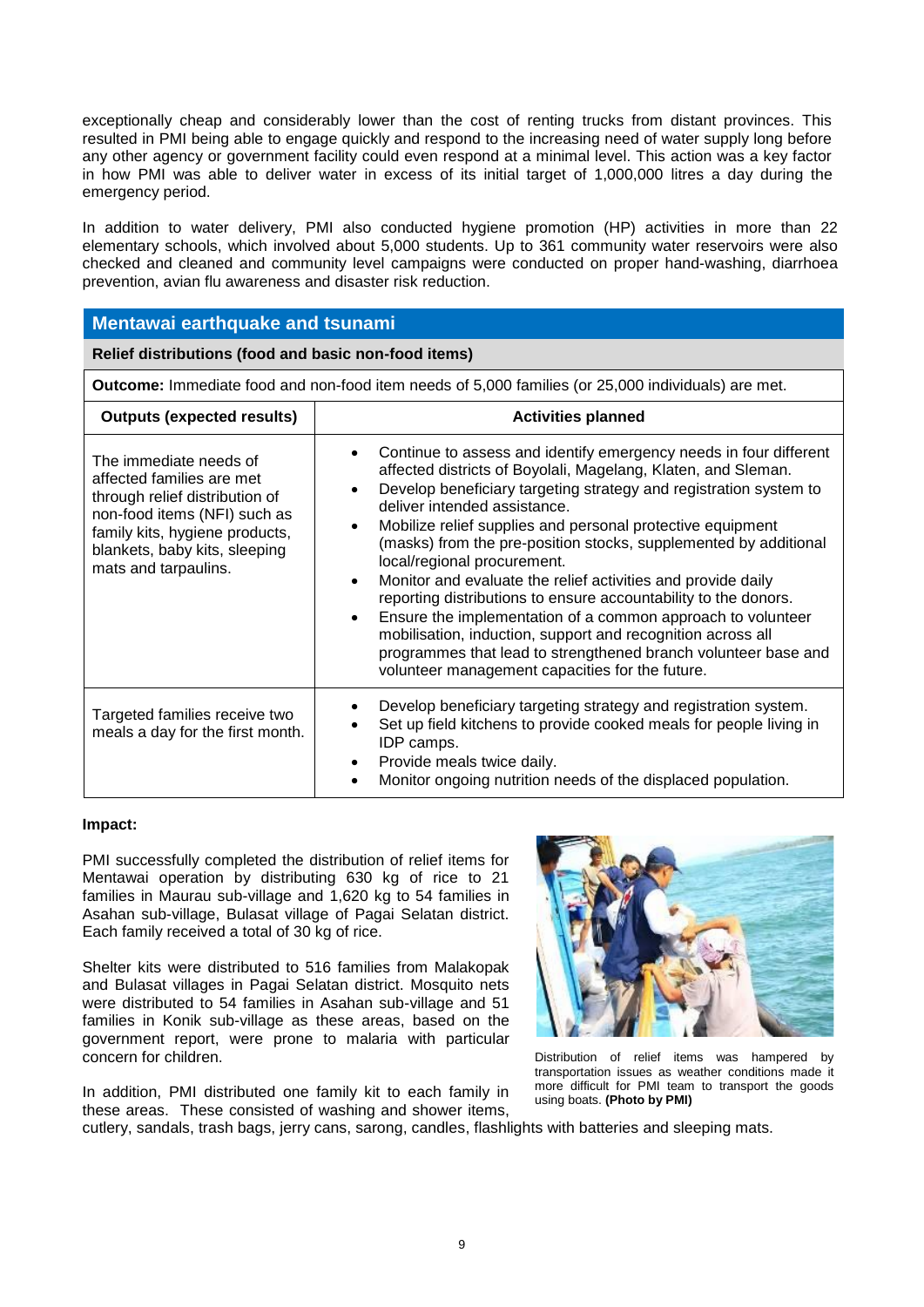| <b>Temporary shelter</b>                                                                               |                                                                                                                                                                                                                                                                                                                                                                                                                                                                                                                                                                                                                                                                                                                                                                                                                           |  |  |
|--------------------------------------------------------------------------------------------------------|---------------------------------------------------------------------------------------------------------------------------------------------------------------------------------------------------------------------------------------------------------------------------------------------------------------------------------------------------------------------------------------------------------------------------------------------------------------------------------------------------------------------------------------------------------------------------------------------------------------------------------------------------------------------------------------------------------------------------------------------------------------------------------------------------------------------------|--|--|
|                                                                                                        | Outcome: 516 tsunami-affected families are provided with safe and resilient shelter within three months.                                                                                                                                                                                                                                                                                                                                                                                                                                                                                                                                                                                                                                                                                                                  |  |  |
| <b>Outputs (expected results)</b>                                                                      | <b>Activities planned</b>                                                                                                                                                                                                                                                                                                                                                                                                                                                                                                                                                                                                                                                                                                                                                                                                 |  |  |
| Tsunami-affected households<br>have shelter after rebuilding or<br>refurbishing their damaged<br>homes | Analysis based upon ongoing needs and capacity assessments to<br>determine the extent of the shelter needs and preferred shelter<br>solutions.<br>Develop community-self directed targeting strategy and registration<br>system to deliver intended assistance, prioritising the most vulnerable in<br>selected communities.<br>Support formation of community management teams to monitor funds<br>for community-built shelters using cultural practices that highlight<br>working together.<br>Monitor, coordinate and evaluate the shelter programme<br>Provision of cash grants and shelter materials to affected families to<br>quickly rebuild and recover.<br>Provision of technical assistance and safe construction training (in order<br>to increase the resilience of the houses to future natural disasters). |  |  |

#### **Impact:**

At the end of this project, 516 temporary shelters (t-shelters) in Pagai Selatan had been completed and 516 families or 2,580 individuals had moved from emergency temporary accommodation to new, safe and more robust shelters in the relocation areas.

In order to cover these 516 shelter units, PMI formed 120 community groups where each group covered four to six units. PMI volunteers facilitated community participation in the construction of the t-shelters. The community itself facilitated recovery from the impact of the tsunami and earthquake by mobilizing all possible human and local resources to construct their shelters. In addition, in order to ensure the community adhered to the technical elements in building safer shelter structures, trained volunteers or skilled local workers undertook day-to-day monitoring. *For more detail of temporary shelter programme, please refer to [Operations](http://www.ifrc.org/docs/appeals/10/MDRID00604.pdf)  [Update 4.](http://www.ifrc.org/docs/appeals/10/MDRID00604.pdf)*

#### **Emergency health and care**

**Outcome:** Up to 3,750 affected people in Mentawai have benefited from a variety of preventive, curative and/or referral health services for two-months, thus reducing community health risks and facilitating quicker rehabilitation and recovery processes.

| <b>Outputs (expected results)</b>                                                                                                 | <b>Activities planned</b>                                                                                                                                                                                                                                                                                                                                                                                                                                                                                                                                                                                  |
|-----------------------------------------------------------------------------------------------------------------------------------|------------------------------------------------------------------------------------------------------------------------------------------------------------------------------------------------------------------------------------------------------------------------------------------------------------------------------------------------------------------------------------------------------------------------------------------------------------------------------------------------------------------------------------------------------------------------------------------------------------|
| People receiving appropriate<br>medical services have reduced<br>morbidity and are able to<br>participate in recovery activities. | Establish/operate emergency health posts and/or mobile health<br>$\bullet$<br>clinics to ensure basic life-saving health services are available for<br>displaced populations in camps and in hard-to-reach areas and to<br>meet gaps in health services not being provided by government<br>health offices.<br>Mobilize PMI first aiders and (air) ambulance services to complement<br>٠<br>health posts/mobile clinics in meeting emergency health needs.                                                                                                                                                 |
| Community resilience in health<br>improved<br>through<br>better<br>İS<br>health awareness, knowledge<br>and behaviour.            | Train and re-enforce community-based volunteers on first aid, health,<br>$\bullet$<br>and hygiene promotion according to the outcome of needs<br>assessment.<br>Conduct health promotion and disease prevention campaigns in<br>displaced camps and amongst those severely affected to address<br>identified potential health risks resulting from the disaster.<br>Reproduce and distribute IEC materials.<br>Provide appropriate/essential supplies to reinforce health promotion<br>and disease prevention efforts, such as the distribution of and<br>monitoring of used of impregnated mosquito nets. |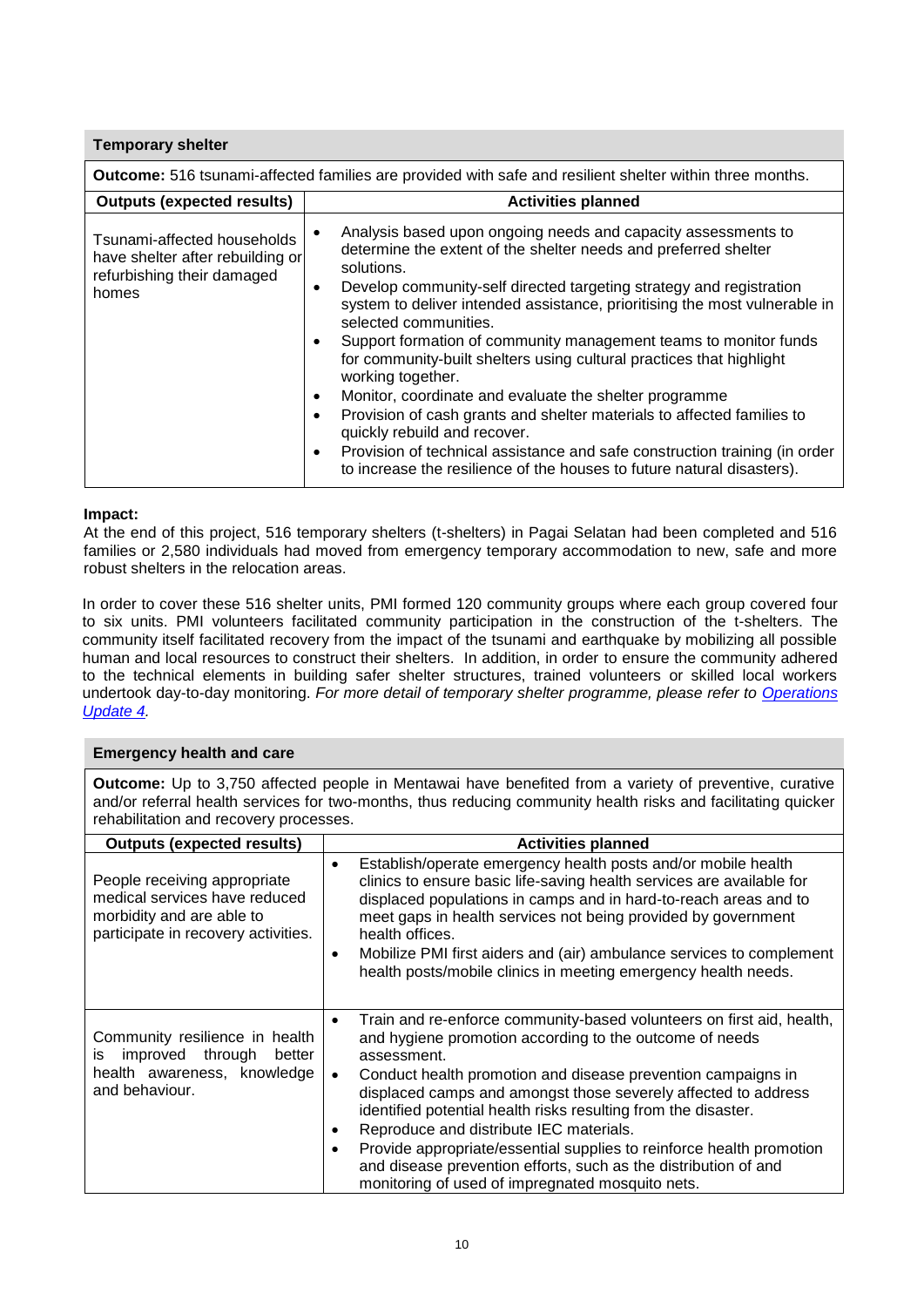| Psychosocial support (PSS) is<br>provided to the target population,<br>and staff/volunteers of PMI<br>involved in the operations. |  | Provide PSS support to affected population particularly children,<br>elderly and other most vulnerable groups.<br>Provide PSS to PMI volunteers engaged in the emergency response<br>activities.<br>Conduct PSS training for staff and volunteers tasked to deliver PSS<br>services and activities. |
|-----------------------------------------------------------------------------------------------------------------------------------|--|-----------------------------------------------------------------------------------------------------------------------------------------------------------------------------------------------------------------------------------------------------------------------------------------------------|
|-----------------------------------------------------------------------------------------------------------------------------------|--|-----------------------------------------------------------------------------------------------------------------------------------------------------------------------------------------------------------------------------------------------------------------------------------------------------|

#### **Impact:**

By the end of this operation, medical action teams had provided medical assistance and health promotion support to 1,014 people in the communities of Malakopak, Bulasat and Sikakap of Pagai Selatan sub-district. Through the provision of psychosocial services, PMI also reached 3,358 survivors, especially children in Pagai Selatan, in coping with the trauma caused by the disaster.

*For more detail of health and care activities, please refer to [Operations Update No. 2](http://www.ifrc.org/docs/appeals/10/MDRID006_OU2.pdf) and the [Operations Update 4](http://www.ifrc.org/docs/appeals/10/MDRID00604.pdf)*.



**PMI volunteers provided psychological support services to 3,358 people who were mostly children from the areas worst hit by the tsunami in Pagai Selatan district. (Photo** 

#### **Water, sanitation, and hygiene promotion**

| <b>Outputs (expected results)</b>                                                                          | <b>Activities planned</b>                                                                                                                                                                                                                                                |  |  |  |  |
|------------------------------------------------------------------------------------------------------------|--------------------------------------------------------------------------------------------------------------------------------------------------------------------------------------------------------------------------------------------------------------------------|--|--|--|--|
| Access to safe water is<br>provided to affected families.                                                  | Establish potable water treatment facilities.<br>Set up basic emergency water distribution networks, where possible<br>and practical this will include truck tankering, bladders, storage and<br>tap stands (already on stand-by in other parts of the country).         |  |  |  |  |
| Appropriate sanitation facilities<br>are provided at target<br>evacuation centres.                         | Provide sanitation facilities in emergency camps and in other<br>$\bullet$<br>locations where required and feasible.<br>Promote garbage-collecting activities.                                                                                                           |  |  |  |  |
| The health status of the<br>population is sustainably<br>improved through hygiene<br>promotion activities. | Establish disease vector and safe hygiene monitoring.<br>٠<br>Ensure fogging activities carried out where required in relation to<br>٠<br>both high-risk areas of dengue fever and malaria.<br>Conduct hygiene promotion activities within the affected population.<br>٠ |  |  |  |  |

**Outcome:** Up to 3,750 people (750 families) have received water and sanitation support, enabling them to ward off the risks of waterborne diseases.

#### **Impact:**

PMI has installed 10 water storage tanks of 2000-litre capacity near the 516 t-shelters in order to provide access to safe water in areas not covered by any other organization. In addition, PMI has promoted good hygiene practices to 1,203 beneficiaries in Pagai Selatan.

This hygiene promotion covers the causes and prevention of diarrhoea, proper hand-washing, environmental health, and malaria prevention. Approaching the close of the operation, beneficiaries were involved in the work to clean up the environment. *(Refer to [Operations Update No. 3](http://www.ifrc.org/docs/appeals/10/MDRID00603.pdf) for more detailed information.)*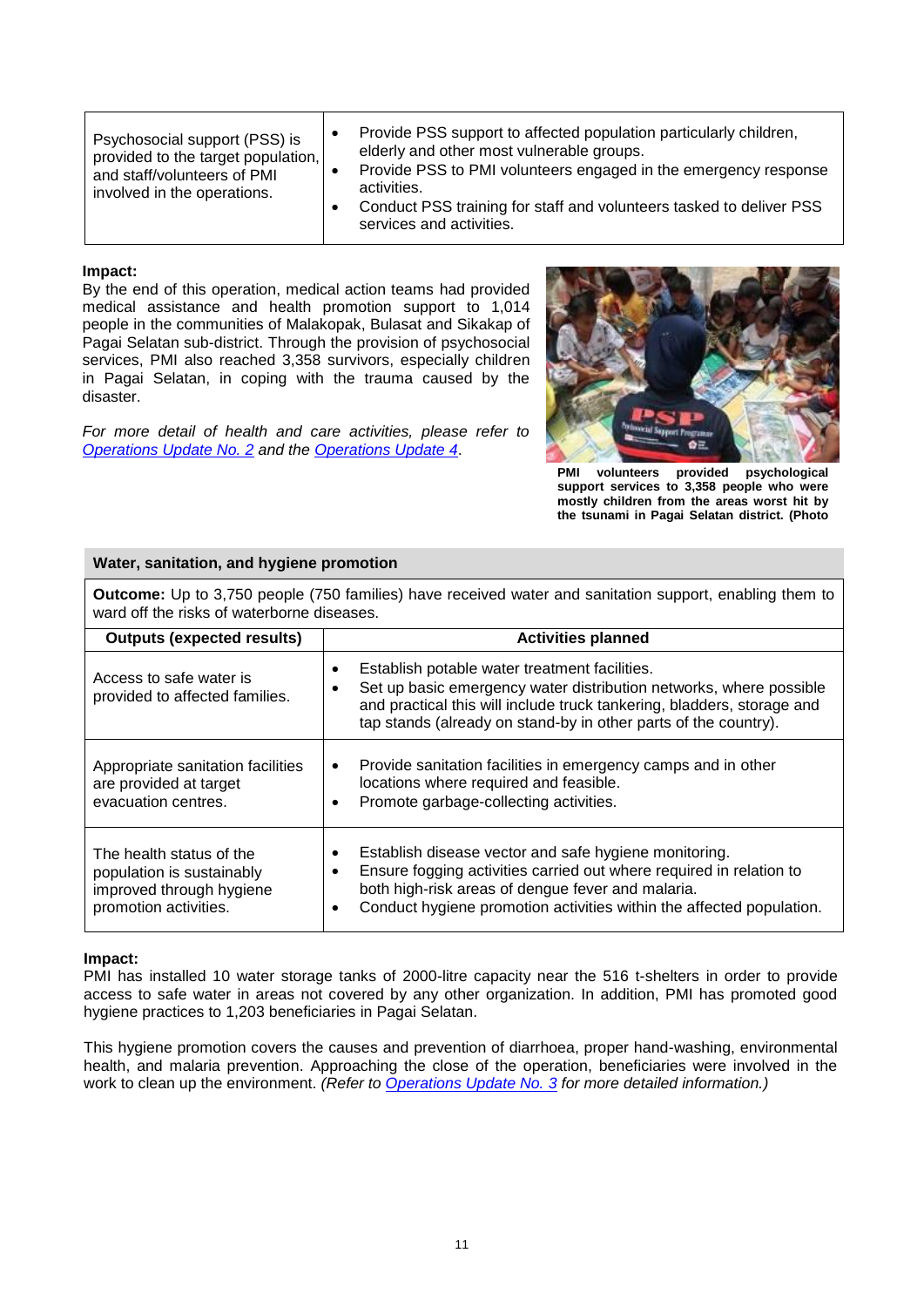#### **Logistics for Merapi and Mentawai operations**

In support of the Merapi and Mentawai operations, PMI initially utilized its pre-positioned emergency stocks from around the country to ensure that families affected by the disasters were adequately provided relief assistance, materials, supplies and support in a quick and timely manner. Throughout the emergency operation, the supplies were being replenished and increased to ensure that adequate stock remained available. Local transport companies were contracted to ship the many supplies from the PMI warehouses directly to the beneficiaries. The PMI headquarters and IFRC procurement and logistics units were constantly working together to ensure that all relevant procedures and processes were followed to support the operations in an accountable and timely manner.

#### **Communications for Merapi and Mentawai operations**

Information, education and communications (IEC) materials were produced for both the Mentawai and Merapi operations. IEC materials consisted of flyers, posters, booklets and children's educational toys to help the dissemination of improved hygiene practices and to raise community awareness towards reducing risks because of potential health issues like inhaling ash, drinking contaminated water, unsafe cooking and unsafe living practices. These IEC material distributions and campaigns were used to raise community's awareness and knowledge on potential risks, hazard, vulnerability and their own capacity. These materials were also prepared for use in future operations.

#### **Lessons learned**

In the emergency relief phase, PMI did well to clarify their objectives, in order to target a large number of beneficiaries and meet their immediate needs.

In this emergency, it is noted that the National Society has done well to quickly mobilize and support the identified needs of the affected communities. Initially, using their own funds, PMI responded to the disaster within the first hours, quickly evacuating, relocating and sheltering those displaced. The PMI senior management travelled to the disaster locations early in the emergency to ensure that decisions were made quickly and that any urgent lifesaving needs would be supported. The chairman himself, after visiting the disaster areas, quickly met with the local governors of each affected province to understand the capacity of the local government and to also clarify the extent of service and assistance that the Red Cross could provide in filling the immediate gaps of relief and urgent assistance. This action helped to alert the Government to the possibilities and areas of assistance that would be provided by the Red Cross and contributed towards a quicker, clearer and appropriate response of the society.

Due to the relative ease of access to the disaster areas around the Merapi volcano, PMI was able to quickly reach most of the affected areas and start providing emergency relief services within the first day of the eruption. Throughout the emergency period, PMI aimed to provide assistance to those most in need. Special needs of women, displaced children and the elderly were an early priority of PMI who utilized its helicopters and *[Hägglunds](http://www.pmi.or.id/eng/publication/?act=detail&p_id=444)* vehicles to travel over inaccessible areas and difficult terrain to reach many victims who were in remote locations or unreachable by any other means in the early stages of the response. In Mentawai the process of response took a little longer due to the difficulty of access and ability to move large amounts of relief items into the area.

During both the emergency and early recovery phases, total quantity and general standard of assistance provided in relief and shelter have been significant; the shelter programme reached the families that needed shelter and the results of the shelter programme allowed for families to receive services that would not have been possible through other aid providers.

Some non-shelter aspects of the recovery programme, particularly water and sanitation and psychosocial support, were well-designed and appeared to have reached beneficiaries beyond those that were targeted. Most urgent needs were met in Merapi and in some cases, exceeded. Although the analysis of assessment data gathered could have been improved, PMI were able to make a considerable positive impact on the families affected by both disasters. In general, the water, sanitation and hygiene promotion (WASH), psychosocial support service (PSS) as part of integrated risk reduction activities offered good, long-term and sustainable input towards improving the physical and mental health of children and those most vulnerable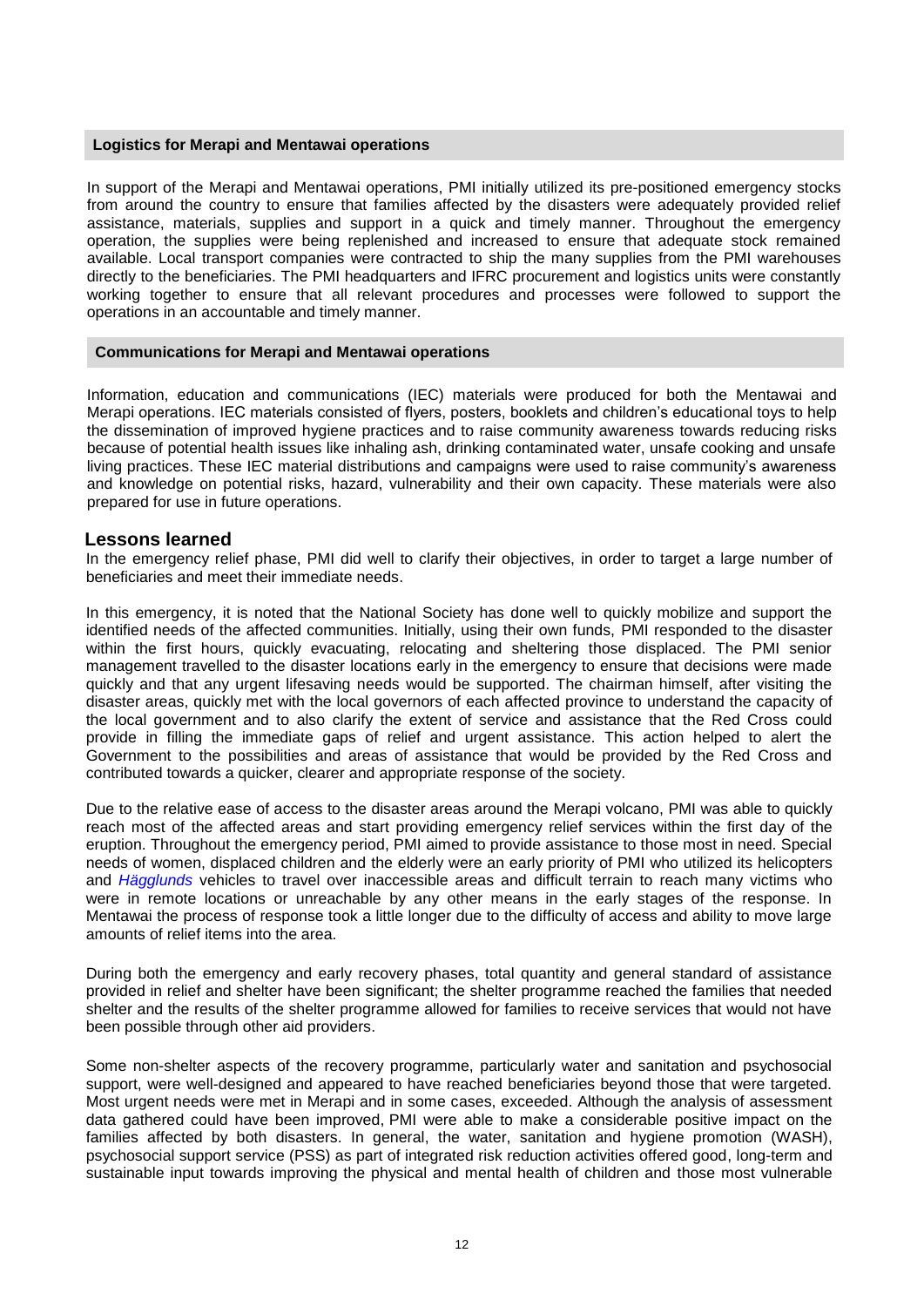within the affected location. The provision of relief, shelter, water, food and other non-food items have enabled the affected communities to have ready access to safe water for daily needs; protected them from the unpredictable and constantly changing weather; and helped to prevent diseases in the relocation areas. One exception is the water trucking which only now has been taken over by the local government authorities.

IFRC immediately supported PMI's decision to lead on the response from the outset, and fully devolved formal authority. In this context, PMI has done a remarkable job in responding to this situation. Some good practices in collaboration between Red Cross Red Crescent Movement members have been in evidence; particularly between PMI, IFRC and partner national societies at branch level; and at national level between IFRC and PMI.

Several examples include:

- The move by PMI at the national level to insist on all members of the Movement to follow a single approval system has proved to be of positive benefit in ensuring that resources were shared and the integrated response mechanism improved.
- PMI used a standard list of items for each of the kits and materials that helped reduce the potential of targeted families questioning the possibility of unequal distribution.
- Linkages between health and disaster management helped to avoid gaps and duplication
- A common approach to community-based programming helped to ensure a more sustainable outcome for the national society and the targeted communities. Through a process of cross visits and staff exchanges, the target communities were better able to work together in such a fluid disaster where families were continually relocating from their homes to evacuation centres to escape the ash and cold lava floods.

The response to, and subsequent involvement in the recovery from, two concurrently occurring complex disaster events have demonstrated the determination of PMI to deal with Indonesia's disasters in their own way. In some respects, these events proved to be a milestone for the national society, which has essentially implemented all activities in the field covered by the appeal with the technical and financial support of IFRC and partner national societies.

The appeal was launched more than one week after the events had occurred. This delay meant that media induced international public interest was declining and the initial momentum of the broader response and the enthusiasm for donors to contribute to the appeal was somewhat lessened. However, the senior leadership of PMI had made a conscious decision to fully grasp the impact of these events on their capacity and ultimately it was the continuation of the Merapi eruption that served as the catalyst to launch the appeal.

The PMI leadership also made it clear from the onset of the emergency that they would utilize the resources of the National Society in order to speed up the initial process of transfers and to rapidly mobilize its contingency stocks and equipment. It was hoped that support from the Movement partners would then be provided to reimburse these initial costs incurred by PMI as well as restock its warehouses, supplement its resources and aid in the ongoing response and early recovery efforts. This action resulted in an initially low utilization of this emergency appeal and an extension to the appeal was needed to ensure that all possible expenditures of the national society could be reimbursed and supported under this appeal.

Some of the remaining funds are being used with the concurrence of PMI to support an independent evaluation that is now underway, to identify and provide recommendations for improvements and opportunities that could be applied to and used in future emergency operations. This evaluation is also intended to flag and propose suggestions for addressing specific issues relating to the operation and its implementation. Much can be learned from these events and particular emphasis will be placed on the coordination mechanisms that would improve the mobilization and involvement of the Movement components in disaster events of a similar scale in the future.

Any remaining funds after the evaluation is completed will be used to assist PMI to build on these lessons and maximize its good practices. Priority will be given to capacity building activities in the Merapi and West Sumatra areas and will utilize those individuals and mechanisms that were involved during the emergency period. Special consideration is being given to areas with limited funding options like emergency health and water and sanitation activities, and to help reinforce behaviour change for a more sustainable outcome.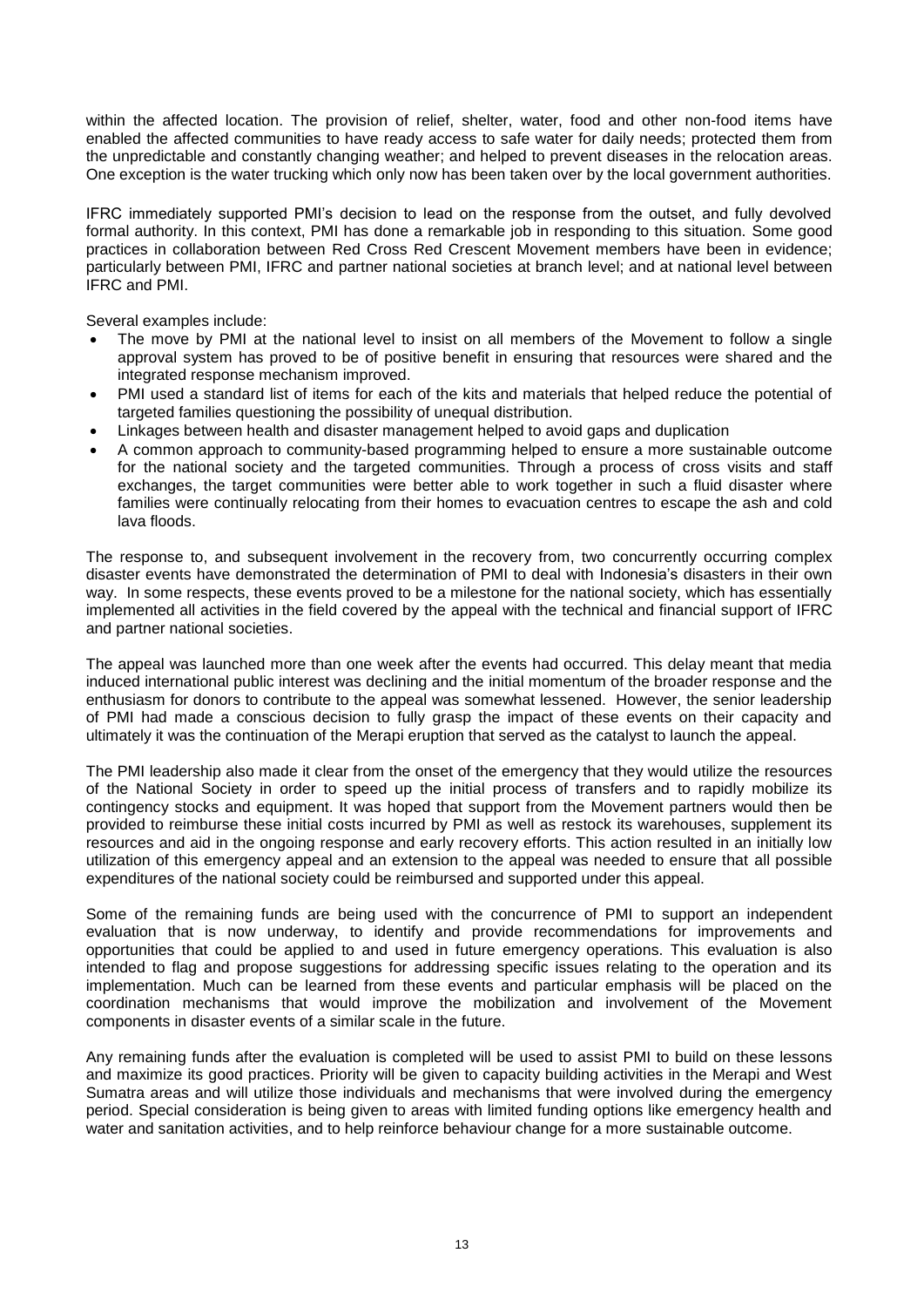# <span id="page-13-0"></span>**Contact information**

#### **For further information specifically related to this operation please contact:**

- **IFRC Indonesia country Office:**
	- o Phillip Charlesworth, head of country office: mobile: +62 811 824 859, phone: +62 21 7279 3440; +62 21 7279 3446; email: [phillip.charlesworth@ifrc.org](mailto:phillip.charlesworth@ifrc.org)
	- o Wayne Ulrich, head of operations: mobile: +62 811 826 614, phone: +62 21 7279 3440; fax: +62 21 7279 3446; email: [wayne.ulrich@ifrc.org](mailto:wayne.ulrich@ifrc.org)
- **IFRC Asia Pacific zone office, Kuala Lumpur:**
	- o Al Panico, acting head of operations; email: [al.panico@ifrc.org](mailto:al.panico@ifrc.org)
	- o Heikki Väätämöinen, operations coordinator: phone: +603 9207 5798; mobile: +60 12 3058332; email: [heikki.vaatamoinen@ifrc.org](mailto:heikki.vaatamoinen@ifrc.org)
	- o Alan Bradbury, head of resource mobilization and PMER: phone: +603 9207 5775; fax: +603 2161 0670, email: [alan.bradbury@ifrc.org](mailto:alan.bradbury@ifrc.org)

### $\Delta$

#### **Click here**

- **1. Financial report [below](#page-14-0)**
- **2. Click [here](#page-0-0) to return to the title page**

## **How we work**

All IFRC assistance seeks to adhere to the [Code of Conduct for the International Red Cross](http://www.ifrc.org/en/publications-and-reports/code-of-conduct/)  [and Red Crescent Movement and Non-Governmental Organizations \(NGOs\) in Disaster](http://www.ifrc.org/en/publications-and-reports/code-of-conduct/)  [Relief](http://www.ifrc.org/en/publications-and-reports/code-of-conduct/) and the [Humanitarian Charter and Minimum Standards in Disaster Response \(Sphere\)](http://www.sphereproject.org/) in delivering assistance to the most vulnerable.

IFRC's vision is to inspire, encourage, facilitate and promote at all times all forms of humanitarian activities by National Societies, with a view to preventing and alleviating human suffering, and thereby contributing to the maintenance and promotion of human dignity and peace in the world.



IFRC's work is guided by [Strategy 2020](http://www.ifrc.org/en/who-we-are/vision-and-mission/strategy-2020/) which puts forward three strategic aims:

- **1.** Save lives, protect livelihoods, and strengthen recovery from disaster and crises.
- **2.** Enable healthy and safe living.
- **3.** Promote social inclusion and a culture of non-violence and peace.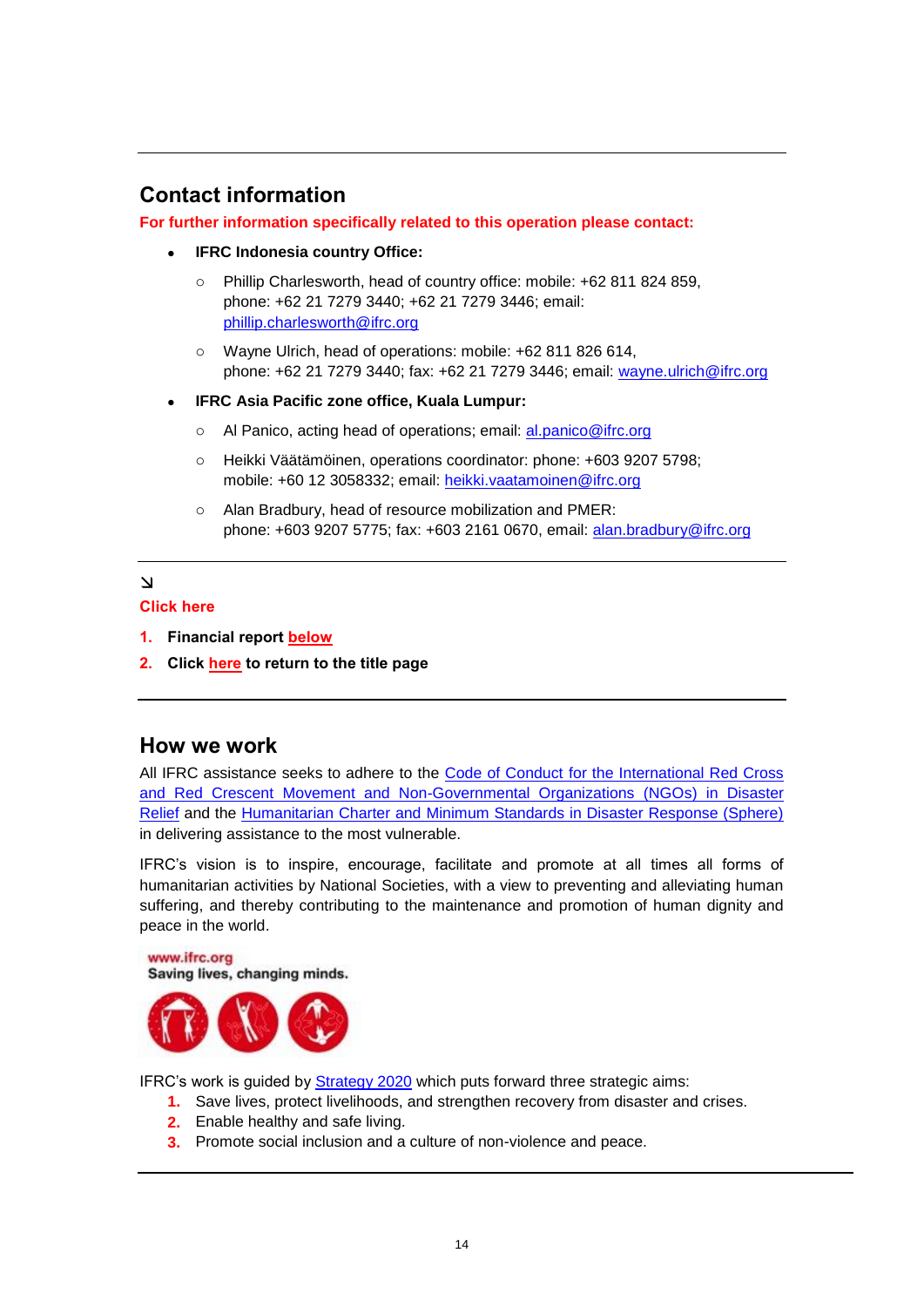<span id="page-14-0"></span>**International Federation of Red Cross and Red Crescent Societies** 

MDRID006 - Indonesia - Java Volcano

Appeal Launch Date: 03 nov 10

Appeal Timeframe: 03 nov 10 to 30 jun 11

Final Report

Ì þ

## **I. Consolidated Funding**

|                                                                                       | <b>Disaster</b><br>Management | <b>Health and</b><br><b>Social Services</b> | <b>National Society</b><br><b>Development</b> | <b>Principles and</b><br><b>Values</b> | Coordination | <b>TOTAL</b> |
|---------------------------------------------------------------------------------------|-------------------------------|---------------------------------------------|-----------------------------------------------|----------------------------------------|--------------|--------------|
| A. Budget                                                                             | 5,038,981                     |                                             |                                               |                                        |              | 5,038,981    |
| <b>B. Opening Balance</b>                                                             | 0                             |                                             |                                               |                                        |              | 0            |
| Income                                                                                |                               |                                             |                                               |                                        |              |              |
| <b>Cash contributions</b>                                                             |                               |                                             |                                               |                                        |              |              |
| <b>American Red Cross</b>                                                             | 49,092                        |                                             |                                               |                                        |              | 49.092       |
| <b>Australian Government</b>                                                          | 436,131                       |                                             |                                               |                                        |              | 436,131      |
| <b>British Red Cross</b>                                                              | 78,000                        |                                             |                                               |                                        |              | 78,000       |
| Danish Red Cross (from Danish Government)                                             | 100,000                       |                                             |                                               |                                        |              | 100,000      |
| Great Britain - Private Donors                                                        | 386                           |                                             |                                               |                                        |              | 386          |
| <b>Icelandic Red Cross</b>                                                            | 20,000                        |                                             |                                               |                                        |              | 20,000       |
| IFRC at the UN Inc (from Cummins Inc. Employees)                                      | 514                           |                                             |                                               |                                        |              | 514          |
| IFRC at the UN Inc (from Kraft Foods Foundation)                                      | 46,464                        |                                             |                                               |                                        |              | 46,464       |
| Indonesia - Private Donors                                                            | 4,477                         |                                             |                                               |                                        |              | 4,477        |
| Japanese Government                                                                   | 489,093                       |                                             |                                               |                                        |              | 489,093      |
| Japanese Red Cross Society                                                            | 166,300                       |                                             |                                               |                                        |              | 166,300      |
| <b>New Zealand Red Cross</b>                                                          | 34,142                        |                                             |                                               |                                        |              | 34,142       |
| New Zealand Red Cross (from New Zealand<br>Government)                                | 152,520                       |                                             |                                               |                                        |              | 152,520      |
| Nokia                                                                                 | 66,877                        |                                             |                                               |                                        |              | 66,877       |
| Norwegian Red Cross                                                                   | 16,527                        |                                             |                                               |                                        |              | 16,527       |
| Norwegian Red Cross (from Norwegian Government)                                       | 110,604                       |                                             |                                               |                                        |              | 110,604      |
| Red Crescent Society of Islamic Republic of Iran                                      | 17,328                        |                                             |                                               |                                        |              | 17,328       |
| Red Crescent Society of the United Arab Emirates                                      | 10,040                        |                                             |                                               |                                        |              | 10,040       |
| Swedish Red Cross                                                                     | 686,670                       |                                             |                                               |                                        |              | 686,670      |
| The Canadian Red Cross Society                                                        | 98,554                        |                                             |                                               |                                        |              | 98.554       |
| The Canadian Red Cross Society<br>(from<br>Canadian Government)                       | 96,826                        |                                             |                                               |                                        |              | 96,826       |
| The Netherlands Red Cross                                                             | 62,629                        |                                             |                                               |                                        |              | 62,629       |
| The Netherlands Red Cross<br>(from<br>Netherlands Government)                         | 261,609                       |                                             |                                               |                                        |              | 261,609      |
| The Netherlands Red Cross<br>(from<br>Netherlands - Private Donors)                   | 25,483                        |                                             |                                               |                                        |              | 25,483       |
| The Republic of Korea National Red Cross                                              | 50,000                        |                                             |                                               |                                        |              | 50,000       |
| The Republic of Korea National Red Cross<br>(from Republic of Korea - Private Donors) | 2,206                         |                                             |                                               |                                        |              | 2,206        |
| <b>United States - Private Donors</b>                                                 | 4,953                         |                                             |                                               |                                        |              | 4,953        |
| VERF/WHO Voluntary Emergency Relief                                                   | 3,000                         |                                             |                                               |                                        |              | 3,000        |
| <b>C1. Cash contributions</b>                                                         | 3,090,425                     |                                             |                                               |                                        |              | 3,090,425    |
| <b>Other Income</b>                                                                   |                               |                                             |                                               |                                        |              |              |
| <b>Fundraising Fees</b>                                                               | $-3,344$                      |                                             |                                               |                                        |              | $-3,344$     |
| IFRC at the UN Inc allocations                                                        | 4,036                         |                                             |                                               |                                        |              | 4,036        |
| <b>C4. Other Income</b>                                                               | 693                           |                                             |                                               |                                        |              | 693          |
| C. Total Income = SUM(C1C4)                                                           | 3,091,118                     |                                             |                                               |                                        |              | 3,091,118    |
| D. Total Funding = $B + C$                                                            | 3,091,118                     |                                             |                                               |                                        |              | 3,091,118    |
| Appeal Coverage                                                                       | 61%                           |                                             |                                               |                                        |              | 61%          |

All figures are in Swiss Francs (CHF)

T

ł,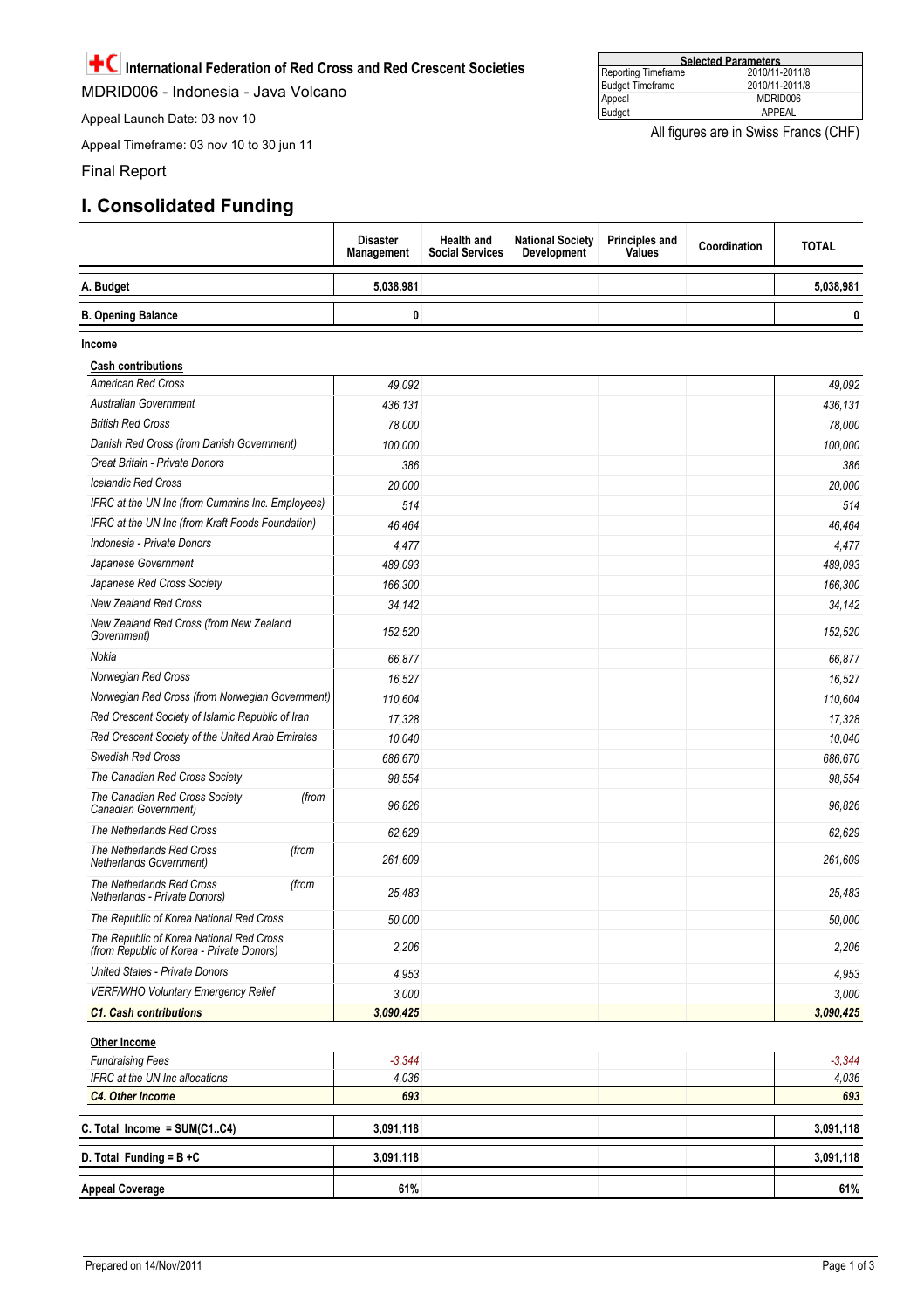#### **International Federation of Red Cross and Red Crescent Societies**

MDRID006 - Indonesia - Java Volcano

Appeal Launch Date: 03 nov 10

Appeal Timeframe: 03 nov 10 to 30 jun 11

Final Report

## **II. Movement of Funds**

|                                    | <b>Disaster</b><br><b>Management</b> | <b>Health and</b><br><b>Social Services</b> | <b>National Society</b><br>Development | <b>Principles and</b><br><b>Values</b> | Coordination | <b>TOTAL</b> |
|------------------------------------|--------------------------------------|---------------------------------------------|----------------------------------------|----------------------------------------|--------------|--------------|
| <b>B. Opening Balance</b>          |                                      |                                             |                                        |                                        |              | $\mathbf{0}$ |
| C. Income                          | 3,091,118                            |                                             |                                        |                                        |              | 3,091,118    |
| E. Expenditure                     | $-2.814.292$                         |                                             |                                        |                                        |              | $-2,814,292$ |
| F. Closing Balance = $(B + C + E)$ | 276.826                              |                                             |                                        |                                        |              | 276,826      |

| <b>Selected Parameters</b> |                |  |  |  |
|----------------------------|----------------|--|--|--|
| Reporting Timeframe        | 2010/11-2011/8 |  |  |  |
| Budget Timeframe           | 2010/11-2011/8 |  |  |  |
| Appeal                     | MDRID006       |  |  |  |
| Budget                     | APPFAL         |  |  |  |

All figures are in Swiss Francs (CHF)